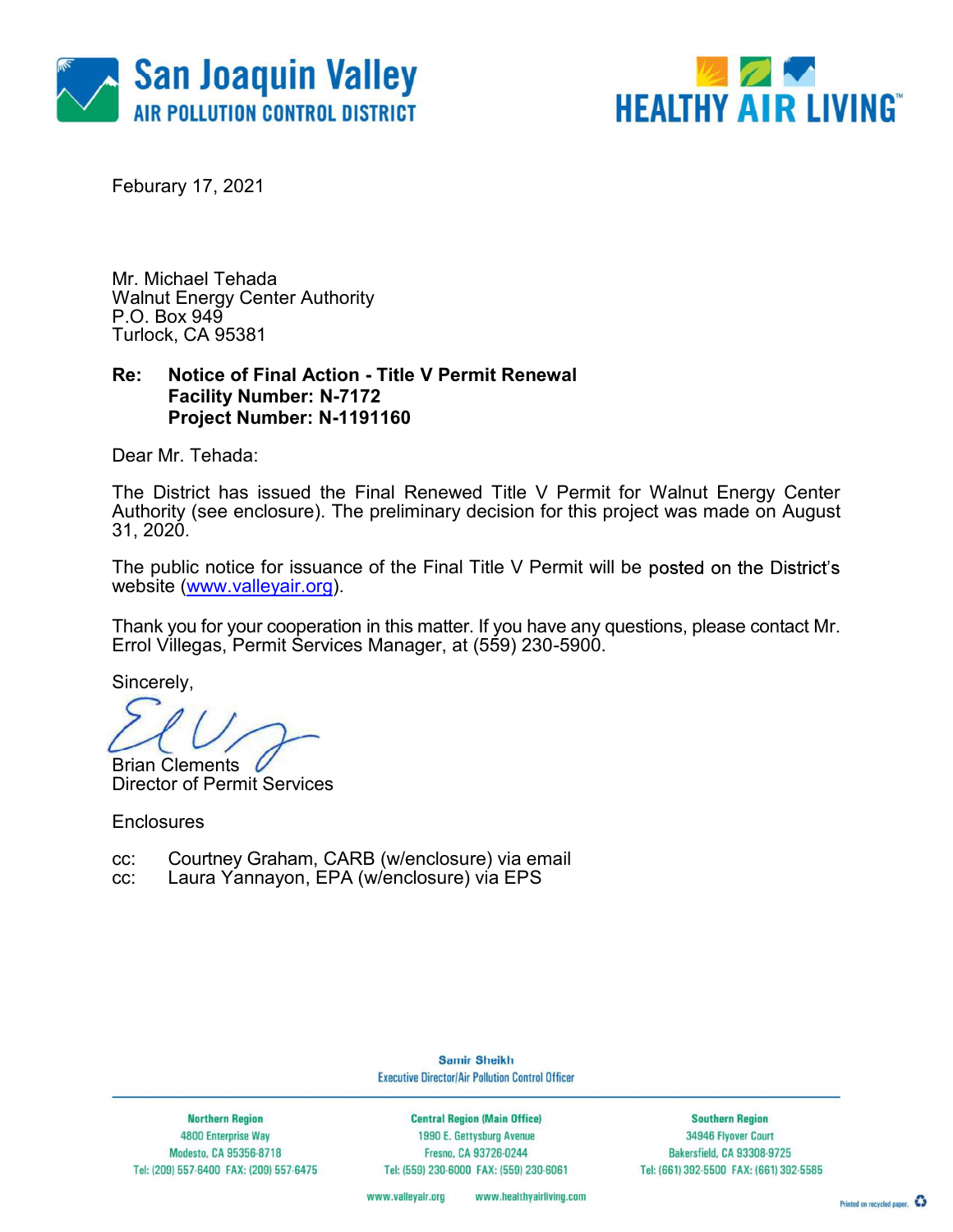### **FACILITY:** N-7172-0-3 **EXPIRATION DATE:** 09/30/2025

## **FACILITY-WIDE REQUIREMENTS**

- 1. The owner or operator shall notify the District of any breakdown condition as soon as reasonably possible, but no later than one hour after its detection, unless the owner or operator demonstrates to the District's satisfaction that the longer reporting period was necessary. [District Rule 1100, 6.1; County Rules 110 (Fresno, Stanislaus, San Joaquin); 109 (Merced); 113 (Madera); and 111 (Kern, Tulare, Kings)] Federally Enforceable Through Title V Permit
- 2. The District shall be notified in writing within ten days following the correction of any breakdown condition. The breakdown notification shall include a description of the equipment malfunction or failure, the date and cause of the initial failure, the estimated emissions in excess of those allowed, and the methods utilized to restore normal operations. [District Rule 1100, 7.0; County Rules 110 (Fresno, Stanislaus, San Joaquin); 109 (Merced); 113 (Madera); and 111 (Kern, Tulare, Kings)] Federally Enforceable Through Title V Permit
- 3. The owner or operator of any stationary source operation that emits more than 25 tons per year of nitrogen oxides or reactive organic compounds, shall provide the District annually with a written statement in such form and at such time as the District prescribes, showing actual emissions of nitrogen oxides and reactive organic compounds from that source. [District Rule 1160, 5.0] Federally Enforceable Through Title V Permit
- 4. Any person building, altering or replacing any operation, article, machine, equipment, or other contrivance, the use of which may cause the issuance of air contaminants or the use of which may eliminate, reduce, or control the issuance of air contaminants, shall first obtain an Authority to Construct (ATC) from the District unless exempted by District Rule 2020 (12/20/07). [District Rule 2010, 3.0 and 4.0; and 2020] Federally Enforceable Through Title V Permit
- 5. The permittee must comply with all conditions of the permit including permit revisions originated by the District. All terms and conditions of a permit that are required pursuant to the Clean Air Act (CAA), including provisions to limit potential to emit, are enforceable by the EPA and Citizens under the CAA. Any permit noncompliance constitutes a violation of the CAA and the District Rules and Regulations, and is grounds for enforcement action, for permit termination, revocation, reopening and reissuance, or modification; or for denial of a permit renewal application. [District Rules 2070, 7.0; 2080; and 2520, 9.8.1 and 9.13.1] Federally Enforceable Through Title V Permit
- 6. A Permit to Operate or an Authority to Construct shall not be transferred unless a new application is filed with and approved by the District. [District Rule 2031] Federally Enforceable Through Title V Permit
- 7. Every application for a permit required under Rule 2010 (12/17/92) shall be filed in a manner and form prescribed by the District. [District Rule 2040] Federally Enforceable Through Title V Permit
- 8. The operator shall maintain records of required monitoring that include: 1) the date, place, and time of sampling or measurement; 2) the date(s) analyses were performed; 3) the company or entity that performed the analysis; 4) the analytical techniques or methods used; 5) the results of such analysis; and 6) the operating conditions at the time of sampling or measurement. [District Rule 2520, 9.4.1] Federally Enforceable Through Title V Permit
- 9. The operator shall retain records of all required monitoring data and support information for a period of at least 5 years from the date of the monitoring sample, measurement, or report. Support information includes copies of all reports required by the permit and, for continuous monitoring instrumentation, all calibration and maintenance records and all original strip-chart recordings. [District Rule 2520, 9.4.2] Federally Enforceable Through Title V Permit

FACILITY-WIDE REQUIREMENTS CONTINUE ON NEXT PAGE

These terms and conditions are part of the Facility-wide Permit to Operate. Any amendments to these Facility-wide Requirements that affect specific Permit Units may constitute modification of those Permit Units.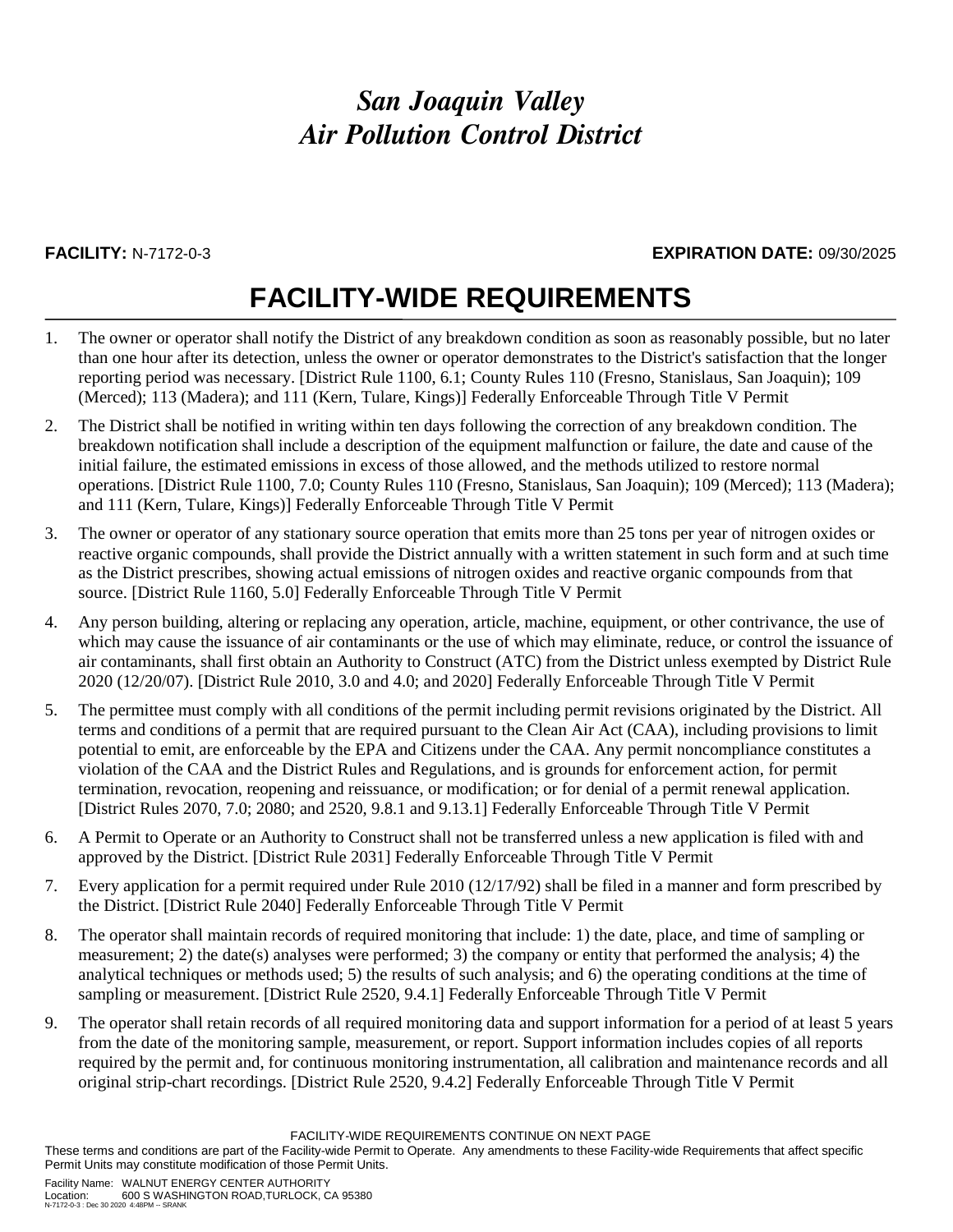Facility-wide Requirements for N-7172-0-3 (continued) Page 2 of 4

- 10. The operator shall submit reports of any required monitoring at least every six months unless a different frequency is required by an applicable requirement. All instances of deviations from permit requirements must be clearly identified in such reports. [District Rule 2520, 9.5.1] Federally Enforceable Through Title V Permit
- 11. Deviations from permit conditions must be promptly reported, including deviations attributable to upset conditions, as defined in the permit. For the purpose of this condition, promptly means as soon as reasonably possible, but no later than 10 days after detection. The report shall include the probable cause of such deviations, and any corrective actions or preventive measures taken. All required reports must be certified by a responsible official consistent with section 10.0 of District Rule 2520 (6/21/01). [District Rules 2520, 9.5.2 and 1100, 7.0] Federally Enforceable Through Title V Permit
- 12. If for any reason a permit requirement or condition is being challenged for its constitutionality or validity by a court of competent jurisdiction, the outcome of such challenge shall not affect or invalidate the remainder of the conditions or requirements in that permit. [District Rule 2520, 9.7] Federally Enforceable Through Title V Permit
- 13. It shall not be a defense for a permittee in an enforcement action that it would have been necessary to halt or reduce the permitted activity in order to maintain compliance with the conditions of the permit. [District Rule 2520, 9.8.2] Federally Enforceable Through Title V Permit
- 14. The permit may be modified, revoked, reopened and reissued, or terminated for cause. The filing of a request by the permittee for a permit modification, revocation and reissuance, or termination, or a notification of planned changes or anticipated noncompliance does not stay any permit condition. [District Rule 2520, 9.8.3] Federally Enforceable Through Title V Permit
- 15. The permit does not convey any property rights of any sort, or any exclusive privilege. [District Rule 2520, 9.8.4] Federally Enforceable Through Title V Permit
- 16. The Permittee shall furnish to the District, within a reasonable time, any information that the District may request in writing to determine whether cause exists for modifying, revoking and reissuing, or terminating the permit or to determine compliance with the permit. Upon request, the permittee shall also furnish to the District copies of records required to be kept by the permit or, for information claimed to be confidential, the permittee may furnish such records directly to EPA along with a claim of confidentiality. [District Rule 2520, 9.8.5] Federally Enforceable Through Title V Permit
- 17. The permittee shall pay annual permit fees and other applicable fees as prescribed in Regulation III of the District Rules and Regulations. [District Rule 2520, 9.9] Federally Enforceable Through Title V Permit
- 18. Upon presentation of appropriate credentials, a permittee shall allow an authorized representative of the District to enter the permittee's premises where a permitted source is located or emissions related activity is conducted, or where records must be kept under condition of the permit. [District Rule 2520, 9.13.2.1] Federally Enforceable Through Title V Permit
- 19. Upon presentation of appropriate credentials, a permittee shall allow an authorized representative of the District to have access to and copy, at reasonable times, any records that must be kept under the conditions of the permit. [District Rule 2520, 9.13.2.2] Federally Enforceable Through Title V Permit
- 20. Upon presentation of appropriate credentials, a permittee shall allow an authorized representative of the District to inspect at reasonable times any facilities, equipment, practices, or operations regulated or required under the permit. [District Rule 2520, 9.13.2.3] Federally Enforceable Through Title V Permit
- 21. Upon presentation of appropriate credentials, a permittee shall allow an authorized representative of the District to sample or monitor, at reasonable times, substances or parameters for the purpose of assuring compliance with the permit or applicable requirements. [District Rule 2520, 9.13.2.4] Federally Enforceable Through Title V Permit
- 22. No air contaminants shall be discharged into the atmosphere for a period or periods aggregating more than 3 minutes in any one hour which is as dark or darker than Ringelmann #1 or equivalent to 20% opacity and greater, unless specifically exempted by District Rule 4101 (02/17/05). If the equipment or operation is subject to a more stringent visible emission standard as prescribed in a permit condition, the more stringent visible emission limit shall supersede this condition. [District Rule 4101, and County Rules 401 (in all eight counties in the San Joaquin Valley)] Federally Enforceable Through Title V Permit

FACILITY-WIDE REQUIREMENTS CONTINUE ON NEXT PAGE

These terms and conditions are part of the Facility-wide Permit to Operate.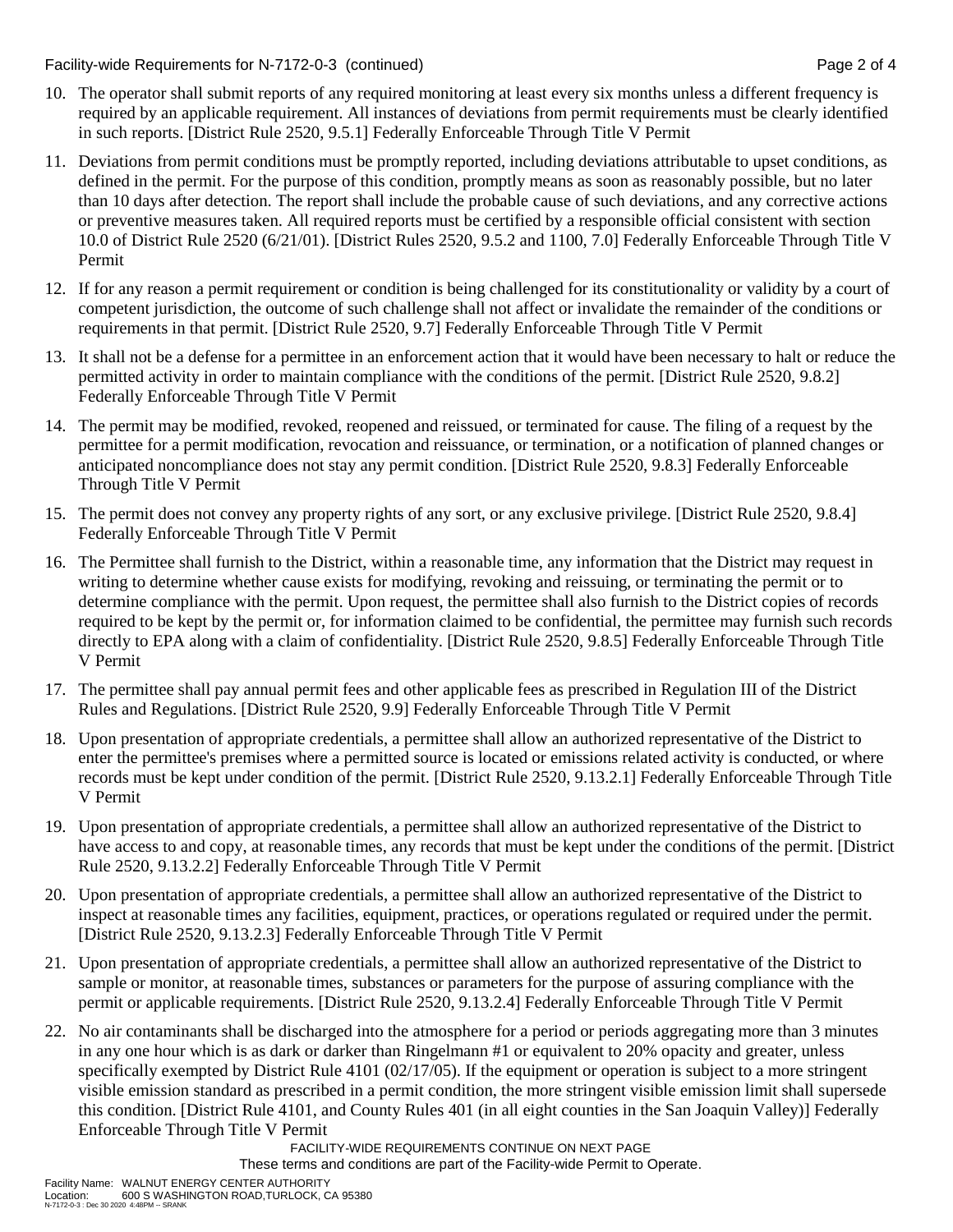Facility-wide Requirements for N-7172-0-3 (continued) Page 3 of 4

- 23. No person shall manufacture, blend, repackage, supply, sell, solicit or apply any architectural coating with a VOC content in excess of the corresponding limit specified in Table of Standards 1 effective until 12/30/10 or Table of Standards 2 effective on and after 1/1/11 of District Rule 4601 (12/17/09) for use or sale within the District. [District Rule 4601, 5.1] Federally Enforceable Through Title V Permit
- 24. All VOC-containing materials subject to Rule 4601 (12/17/09) shall be stored in closed containers when not in use. [District Rule 4601, 5.4] Federally Enforceable Through Title V Permit
- 25. The permittee shall comply with all the Labeling and Test Methods requirements outlined in Rule 4601 sections 6.1 and 6.3 (12/17/09). [District Rule 4601, 6.1 and 6.3] Federally Enforceable Through Title V Permit
- 26. With each report or document submitted under a permit requirement or a request for information by the District or EPA, the permittee shall include a certification of truth, accuracy, and completeness by a responsible official. [District Rule 2520, 9.13.1 and 10.0] Federally Enforceable Through Title V Permit
- 27. If the permittee performs maintenance on, or services, repairs, or disposes of appliances, the permittee shall comply with the standards for Recycling and Emissions Reduction pursuant to 40 CFR Part 82, Subpart F. [40 CFR 82 Subpart F] Federally Enforceable Through Title V Permit
- 28. If the permittee performs service on motor vehicles when this service involves the ozone-depleting refrigerant in the motor vehicle air conditioner (MVAC), the permittee shall comply with the standards for Servicing of Motor Vehicle Air Conditioners pursuant to all the applicable requirements as specified in 40 CFR Part 82, Subpart B. [40 CFR Part 82, Subpart B] Federally Enforceable Through Title V Permit
- 29. Disturbances of soil related to any construction, demolition, excavation, extraction, or other earthmoving activities shall comply with the requirements for fugitive dust control in District Rule 8021 unless specifically exempted under Section 4.0 of Rule 8021 (8/19/2004) or Rule 8011 (8/19/2004). [District Rules 8011 and 8021] Federally Enforceable Through Title V Permit
- 30. Outdoor handling, storage and transport of any bulk material which emits dust shall comply with the requirements of District Rule 8031, unless specifically exempted under Section 4.0 of Rule 8031 (8/19/2004) or Rule 8011 (8/19/2004). [District Rules 8011 and 8031] Federally Enforceable Through Title V Permit
- 31. An owner/operator shall prevent or cleanup any carryout or trackout in accordance with the requirements of District Rule 8041 Section 5.0, unless specifically exempted under Section 4.0 of Rule 8041 (8/19/2004) or Rule 8011 (8/19/2004). [District Rules 8011 and 8041] Federally Enforceable Through Title V Permit
- 32. Whenever open areas are disturbed, or vehicles are used in open areas, the facility shall comply with the requirements of Section 5.0 of District Rule 8051, unless specifically exempted under Section 4.0 of Rule 8051 (8/19/2004) or Rule 8011 (8/19/2004). [District Rules 8011 and 8051] Federally Enforceable Through Title V Permit
- 33. Any paved road or unpaved road shall comply with the requirements of District Rule 8061 unless specifically exempted under Section 4.0 of Rule 8061 (8/19/2004) or Rule 8011 (8/19/2004). [District Rules 8011 and 8061] Federally Enforceable Through Title V Permit
- 34. Any unpaved vehicle/equipment area that anticipates more than 50 Average annual daily Trips (AADT) shall comply with the requirements of Section 5.1.1 of District Rule 8071. Any unpaved vehicle/equipment area that anticipates more than 150 vehicle trips per day (VDT) shall comply with the requirements of Section 5.1.2 of District Rule 8071. On each day that 25 or more VDT with 3 or more axles will occur on an unpaved vehicle/equipment traffic area, the owner/operator shall comply with the requirements of Section 5.1.3 of District Rule 8071. On each day when a special event will result in 1,000 or more vehicles that will travel/park on an unpaved area, the owner/operator shall comply with the requirements of Section 5.1.4 of District Rule 8071. All sources shall comply with the requirements of Section 5.0 of District Rule 8071 unless specifically exempted under Section 4.0 of Rule 8071 (9/16/2004) or Rule 8011 (8/19/2004). [District Rules 8011 and 8071] Federally Enforceable Through Title V Permit
- 35. Any owner or operator of a demolition or renovation activity, as defined in 40 CFR 61.141, shall comply with the applicable inspection, notification, removal, and disposal procedures for asbestos containing materials as specified in 40 CFR 61.145 (Standard for Demolition and Renovation). [40 CFR 61 Subpart M] Federally Enforceable Through Title V Permit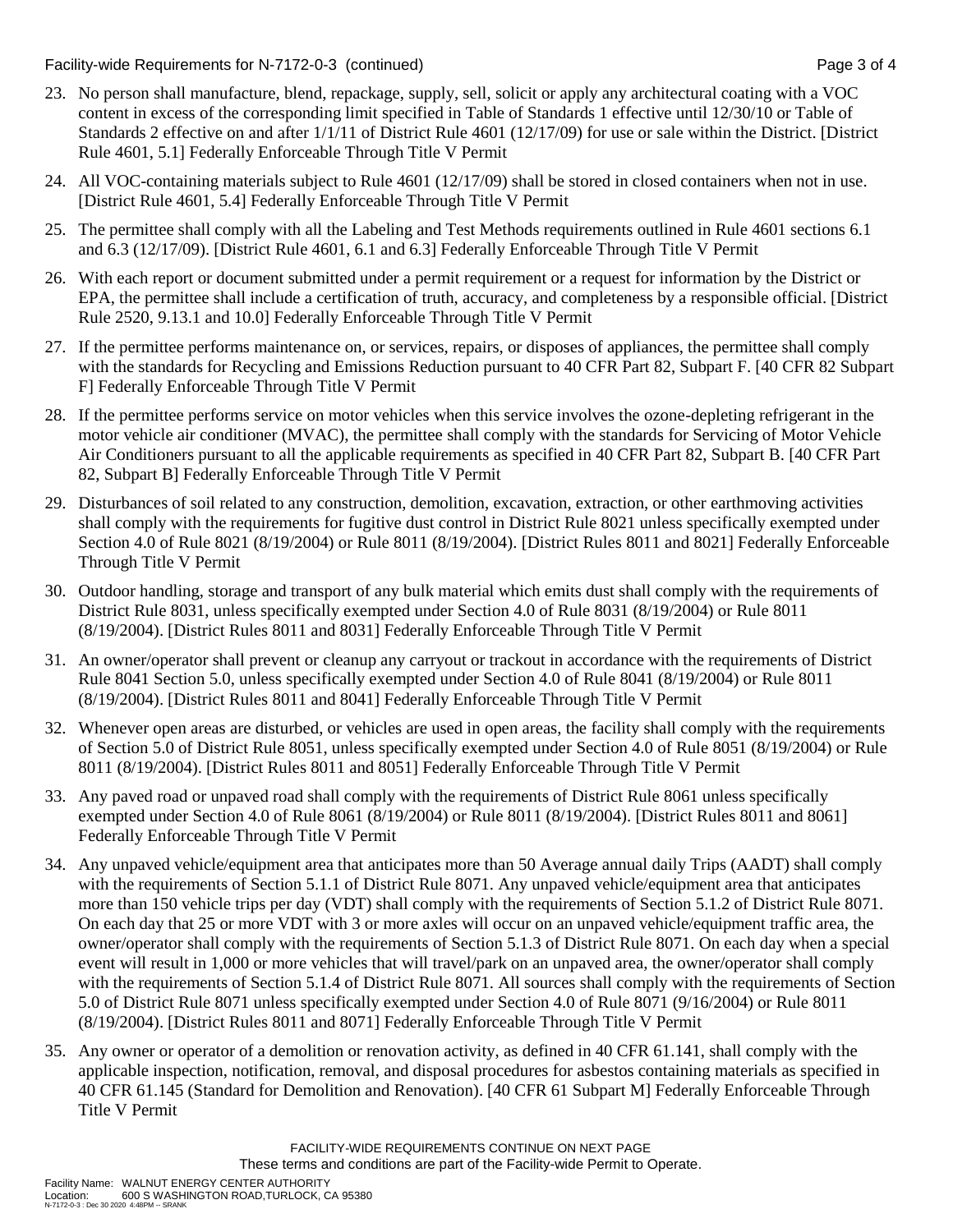Facility-wide Requirements for N-7172-0-3 (continued) Page 4 of 4

- 36. The permittee shall submit certifications of compliance with the terms and standards contained in Title V permits, including emission limits, standards and work practices, to the District and the EPA annually (or more frequently as specified in an applicable requirement or as specified by the District). The certification shall include the identification of each permit term or condition, the compliance status, whether compliance was continuous or intermittent, the methods used for determining the compliance status, and any other facts required by the District to determine the compliance status of the source. [District Rule 2520, 9.16] Federally Enforceable Through Title V Permit
- 37. The permittee shall submit an application for Title V permit renewal to the District at least six months, but not greater than 18 months, prior to the permit expiration date. [District Rule 2520, 5.2] Federally Enforceable Through Title V Permit
- 38. When a term is not defined in a Title V permit condition, the definition in the rule cited as the origin and authority for the condition in a Title V permits shall apply. [District Rule 2520, 9.1.1] Federally Enforceable Through Title V Permit
- 39. Compliance with permit conditions in the Title V permit shall be deemed in compliance with the following outdated SIP requirements: Rule 401 (Madera, Fresno, Kern, Kings, San Joaquin, Stanislaus, Tulare and Merced), Rule 110 (Fresno, Stanislaus, San Joaquin), Rule 109 (Merced), Rule 113 (Madera), Rule 111 (Kern, Tulare, Kings), and Rule 202 (Fresno, Kern, Tulare, Kings, Madera, Stanislaus, Merced, San Joaquin). A permit shield is granted from these requirements. [District Rule 2520, 13.2] Federally Enforceable Through Title V Permit
- 40. Compliance with permit conditions in the Title V permit shall be deemed in compliance with the following applicable requirements: SJVUAPCD Rules 1100, sections 6.1 and 7.0 (12/17/92); 2010, sections 3.0 and 4.0 (12/17/92); 2031 (12/17/92); 2040 (12/17/92); 2070, section 7.0 (12/17/92); 2080 (12/17/92); 4101 (2/17/05); 4601 (12/17/09); 8021 (8/19/2004); 8031 (8/19/2004); 8041 (8/19/2004); 8051 (8/19/2004); 8061 (8/19/2004); and 8071 (9/16/2004). A permit shield is granted from these requirements. [District Rule 2520, 13.2] Federally Enforceable Through Title V Permit
- 41. The reporting periods for the Report of Required Monitoring and the Compliance Certification Report beginning every November 1, unless alternative dates are approved by the District Compliance Division. These reports are due within 30 days after the end of the reporting period. [District Rule 2520] Federally Enforceable Through Title V Permit
- 42. No air contaminant shall be released into the atmosphere which causes a public nuisance. [District Rule 4102]
- 43. Facilities N-2246 and N-7172 are included in the same stationary source. [District Rule 2201] Federally Enforceable Through Title V Permit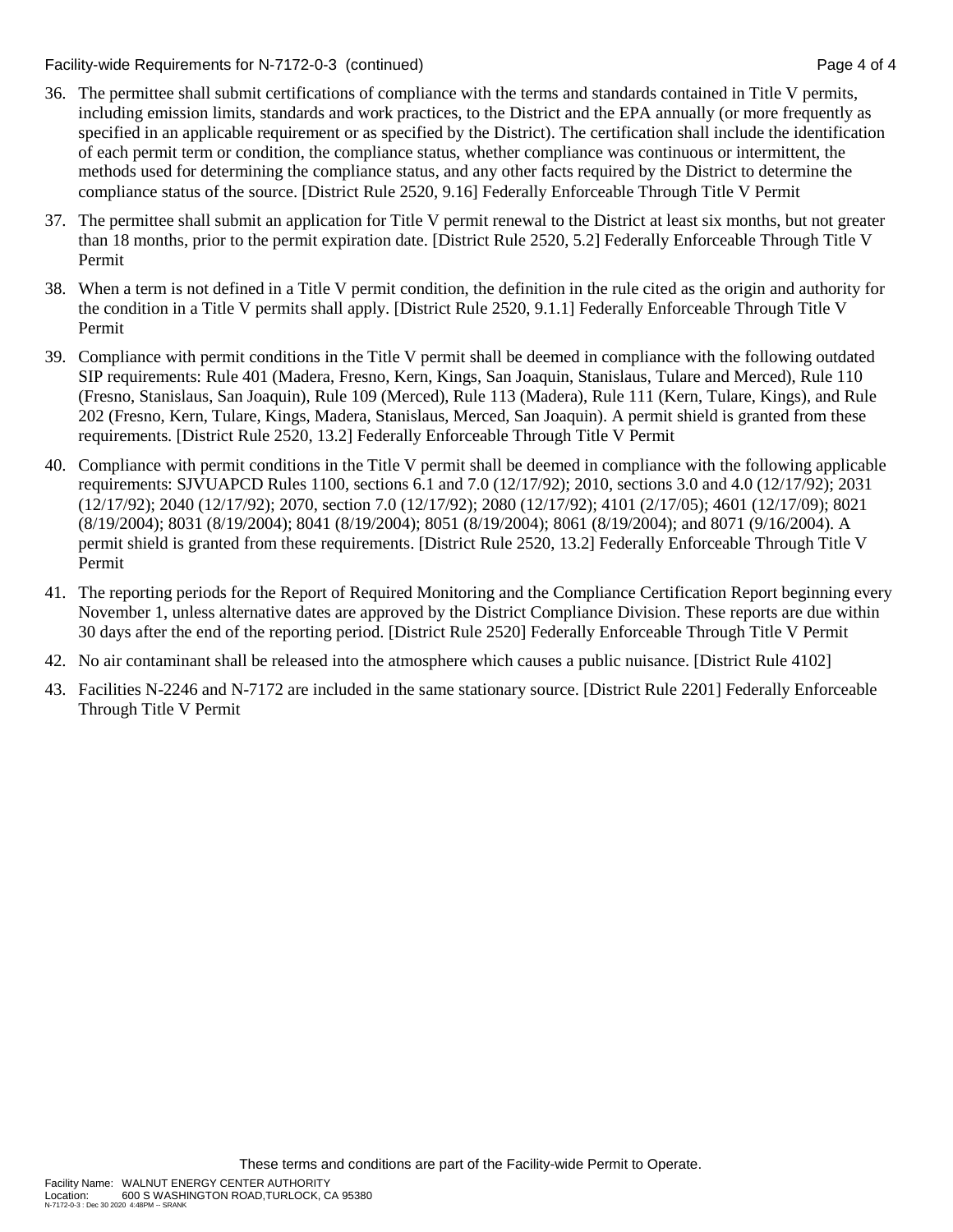#### **PERMIT UNIT:** N-7172-1-5 **EXPIRATION DATE:** 09/30/2025

#### **EQUIPMENT DESCRIPTION:**

84 MW NOMINALLY RATED COMBINED-CYCLE POWER GENERATING SYSTEM #1 CONSISTING OF A 1,047 MMBTU/HR GENERAL ELECTRIC FRAME 7EA NATURAL GAS-FIRED COMBUSTION TURBINE GENERATOR WITH DRY LOW NOX COMBUSTOR, AN INLET AIR FILTRATION AND EVAPORATIVE COOLING SYSTEM, A SELECTIVE CATALYTIC REDUCTION (SCR) SYSTEM, AN OXIDATION CATALYST, HEAT RECOVERY STEAM GENERATOR #1 (HRSG) AND A 100 MW NOMINALLY RATED STEAM TURBINE SHARED WITH PERMIT UNIT N-7172-2

### **PERMIT UNIT REQUIREMENTS**

- 1. The gas turbine engine and generator lube oil vents shall be equipped with mist eliminators. Visible emissions from lube oil vents shall not exhibit opacity of 5% or greater except for up to three minutes in any hour. [District Rule 2201] Federally Enforceable Through Title V Permit
- 2. All equipment shall be maintained in proper operating condition and shall be operated in a manner to minimize emissions of air contaminants into the atmosphere. [District Rule 2201] Federally Enforceable Through Title V Permit
- 3. Particulate matter emissions shall not exceed 0.1 grains/dscf in concentration. [District Rule 4201] Federally Enforceable Through Title V Permit
- 4. The gas turbine engine shall be fired exclusively on natural gas with a sulfur content of no greater than 0.36 grain of sulfur compounds (as S) per 100 dry scf of natural gas. [District Rules 2201 and 4801 and 40 CFR Part 60.4330(a)(2), 40 CFR Part 60.4395 and 40 CFR Part 60.7)] Federally Enforceable Through Title V Permit
- 5. Testing to demonstrate compliance with the fuel sulfur content limit of this permit shall be conducted weekly. Once eight consecutive weekly tests show compliance, the fuel sulfur content testing frequency may be reduced to once every calendar quarter. If a quarterly test shows a violation of the sulfur content limit of this permit then weekly testing shall resume and continue until eight consecutive tests show compliance. Once compliance is shown on eight consecutive weekly tests then testing may return to quarterly. [District Rule 2201] Federally Enforceable Through Title V Permit
- 6. The permittee shall monitor and record the fuel flow rate to the turbine, NOx emission rate, the CO emission rate, the ammonia injection rate, the exhaust temperature both prior to and after the SCR unit, the exhaust oxygen content, and the exhaust flow rate. [District Rules 2201, 4001, and 4703] Federally Enforceable Through Title V Permit
- 7. The exhaust stack shall be equipped with a continuous emissions monitor (CEM) for NOx, CO, and O2. The CO CEM shall meet the requirements of 40 CFR parts 60 and the NOx and O2 CEMS shall be installed and certified in accordance with the requirements of 40 CFR Part 75. The CEMS shall be capable of monitoring emissions during startups and shutdowns as well as during normal operating conditions. Periods where the missing data substitution procedures in Part 75 Subpart D are applied shall be reported as monitor downtime in the District Quarterly CEMS Report. [District Rules 1080, 2201 and 4703 and 40 CFR Part 60.13(a), 40 CFR Part 60.4340(b), 40 CFR Part 60.4345(a) and 40 CFR Part 60.4350(d)] Federally Enforceable Through Title V Permit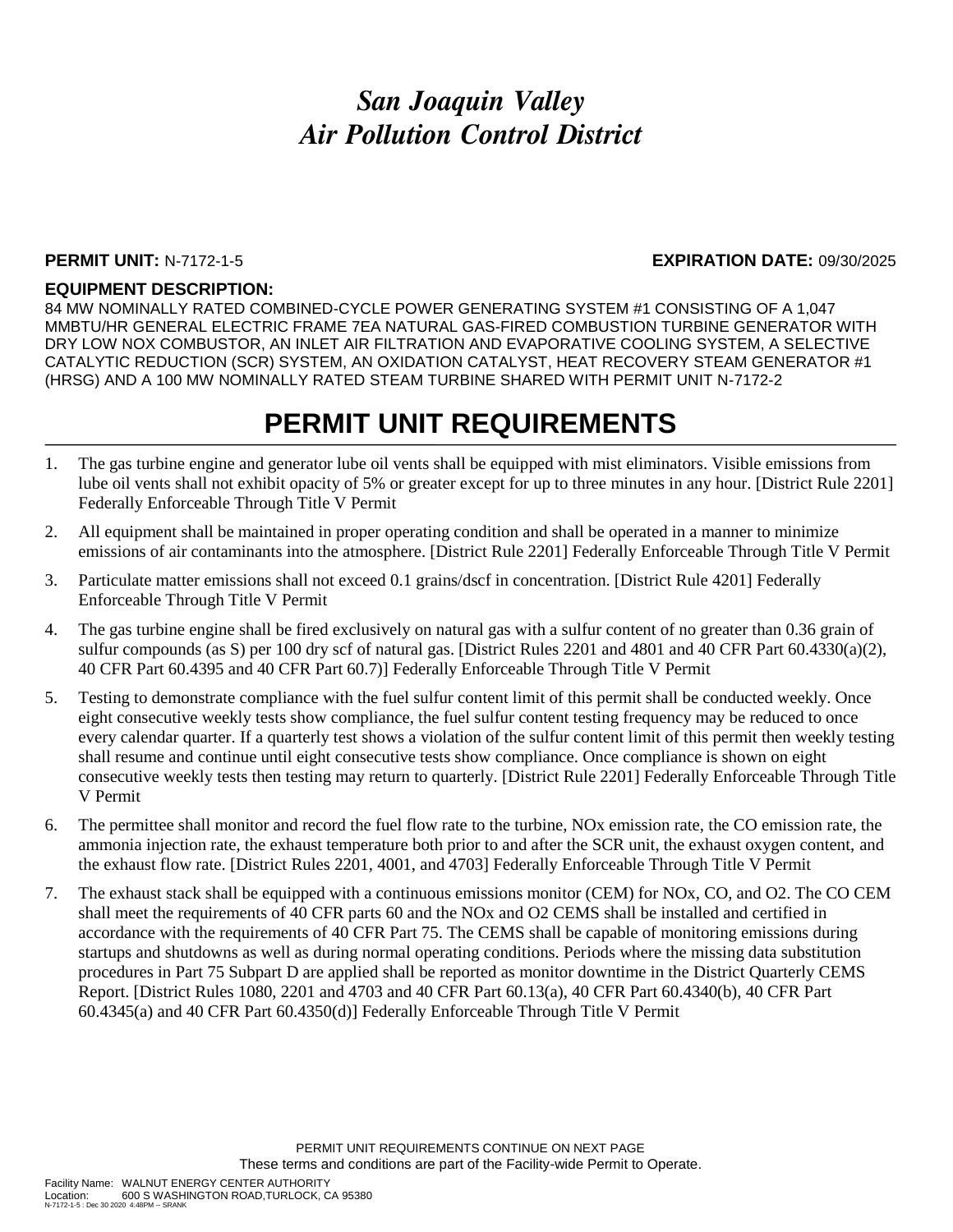#### Permit Unit Requirements for N-7172-1-5 (continued) Page 2 of 7

- 8. The exhaust stack shall be equipped with permanent provisions to allow collection of stack gas samples consistent with EPA test methods and shall be equipped with safe permanent provisions to sample stack gases with a portable NOx, CO, and O2 analyzer during District inspections. The sampling ports shall be located in accordance with the CARB regulation titled California Air Resources Board Air Monitoring Quality Assurance Volume VI, Standard Operating Procedures for Stationary Source Emission Monitoring and Testing. [District Rule 1081] Federally Enforceable Through Title V Permit
- 9. The facility shall install and maintain equipment, facilities, and systems compatible with the District's CEM data polling software system and shall make CEM data available to the District's automated polling system on a daily basis. [District Rule 1080] Federally Enforceable Through Title V Permit
- 10. Upon notice by the District that the facility's CEM system is not providing polling data, the facility may continue to operate without providing automated data for a maximum of 30 days per calendar year provided the CEM data is sent to the District by a District-approved alternative method. [District Rule 1080] Federally Enforceable Through Title V Permit
- 11. The CEMS shall complete a minimum of one cycle of operation (sampling, analyzing and data recording) for each successive 15-minute period or shall meet equivalent specifications established by mutual agreement of the District, the ARB and the EPA. For partial unit operating hours, at least one valid data point must be obtained for each quadrant of the hour in which the unit operates. For unit operating hours in which required quality assurance and maintenance activities are performed on the CEMS, a minimum of two valid data points (one in each of two quadrants) are required to validate the hour. [District Rule 1080, 40 CFR Part 60.13(e)(2), 40 CFR Part 60.13(h)(2), 40 CFR Part 60.4345(b) and 40 CFR Part 60.4350(a)] Federally Enforceable Through Title V Permit
- 12. Owners and operators of a CEMS installed in accordance with the provisions of 40 CFR Part 60 must check zero (or low level value between 0 and 20 percent of span value) and span (50 to 100 percent of span value) calibration drifts at least once daily in accordance with a written procedure. The zero and span must at a minimum, be adjusted whenever either the 24-hour zero drift or the 24 -hour span drift exceed two times the limit of the applicable performance specification in Appendix B of 40 CFR Part 60. The system must allow the amount of excess zero and span drift to be recorded and quantified whenever specified. [40 CFR 60.13(d)(1)] Federally Enforceable Through Title V Permit
- 13. Owners and operators must develop and implement a Quality Control (QC) program. As a minimum, each QC program shall include written procedures that describe in detail, complete, step-by-step procedures and operations for calibration of CEMS, calibration drift determination and adjustment, CEMS preventative maintenance, data recording/calculations/reporting, accuracy audit procedures, and corrective action for malfunctioning CEMS. Whenever excessive inaccuracies occur for two consecutive quarters, the source owner or operator must revise the current written procedures or modify or replace the CEMS to correct the deficiency causing the excessive inaccuracies. These written procedures shall be kept on record and shall be made available for inspection by the enforcement agency. [40 CFR Part 60, Appendix F] Federally Enforceable Through Title V Permit
- 14. In accordance with 40 CFR, Part 60, Appendix F, 5.1, cylinder gas audits (CGA) or relative accuracy audits (RAA) of continuous emission monitors shall be conducted quarterly, except during quarters in which a relative accuracy test audit (RATA) is performed. Audit reports and an Out-of-Control Detail Report, pursuant to 40 CFR Part 60 Subpart F, shall be submitted along with quarterly compliance reports to the District. [District Rule 1080 and 40 CFR Part 60 Appendix F] Federally Enforceable Through Title V Permit
- 15. The owner/operator shall perform a relative accuracy test audit (RATA) as specified by 40 CFR Part 60, Appendix F, 5.11, at least once every four calendar quarters. The permittee shall comply with the applicable requirements for quality assurance testing and maintenance of the continuous emission monitor equipment in accordance with the procedures and guidance specified in 40 CFR Part 60, Appendix F. [District Rule 1080] Federally Enforceable Through Title V Permit
- 16. In the event of a breakdown of monitoring equipment, the owner shall notify the District as soon as reasonably possible, but no later than 8 hours after its detection, unless the owner or operator demonstrates to the satisfaction of the APCO that a longer reporting period was necessary, and shall initiate repairs. The owner shall inform the District of the intent to shutdown any monitoring equipment at least 24 hours prior to the event. [District Rule 1080] Federally Enforceable Through Title V Permit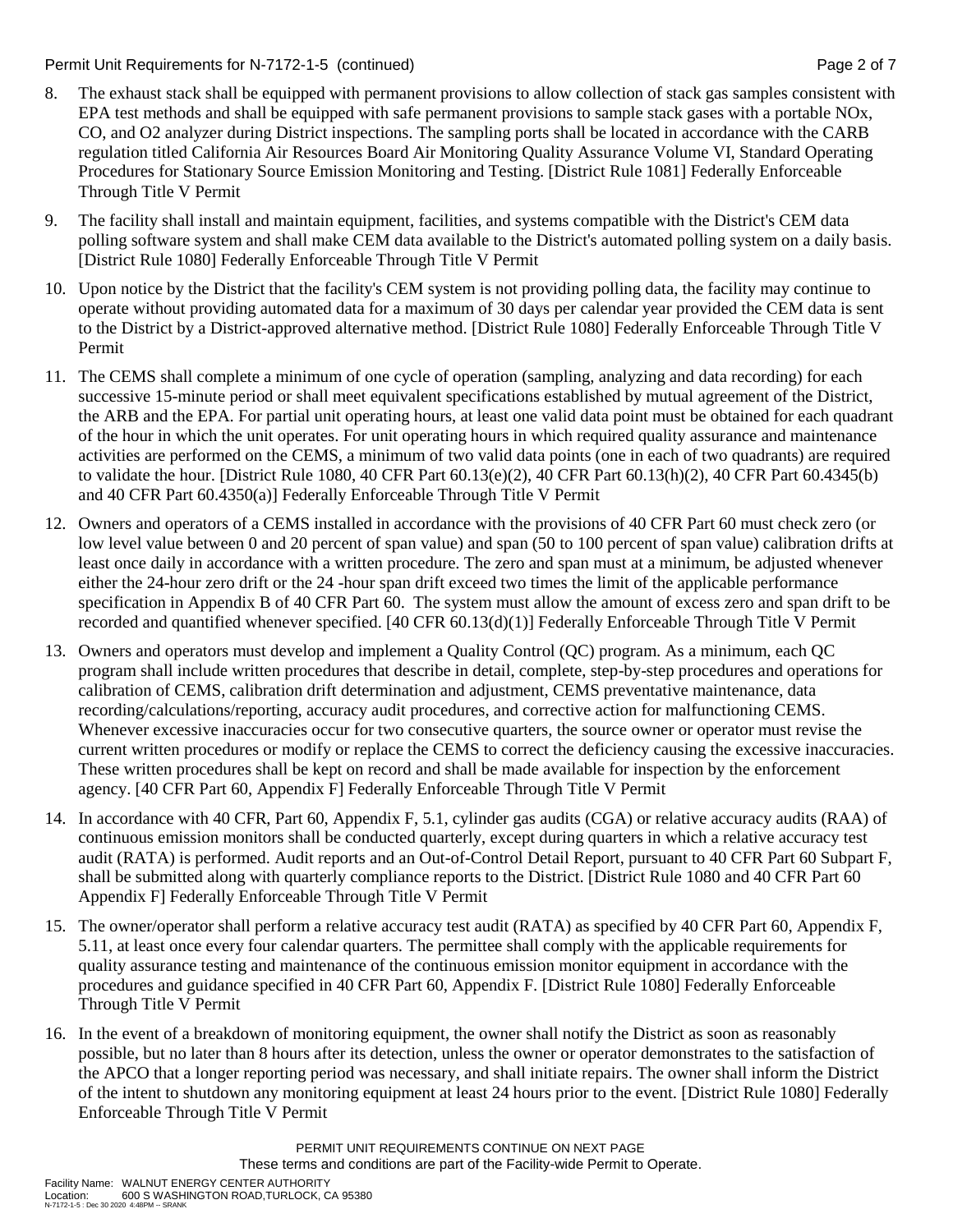Permit Unit Requirements for N-7172-1-5 (continued) Page 3 of 7

- 17. Startup is defined as the period beginning with turbine initial firing until the unit meets the ppmvd emission limits for steady state operation. Shutdown is defined as the period beginning with initiation of turbine shutdown sequence and ending with cessation of firing of the gas turbine engine. Startup and shutdown events shall not exceed 296 hours per calendar year. Startup emissions must be counted toward each applicable emission limit (lb/day and lb/yr). [District Rule 2201] Federally Enforceable Through Title V Permit
- 18. The combined startup and shutdown period duration shall not exceed five hours in any one day, commencing at midnight. Emissions during startup and shutdown periods must be counted toward the applicable daily emission limitations. [District Rules 2201 and 4703] Federally Enforceable Through Title V Permit
- 19. The unit shall comply with the New Source Review based NOx and CO limits of this permit within 5 hours after initial start-up. [District Rules 2201 and 4703] Federally Enforceable Through Title V Permit
- 20. The NOx emissions during start-up and shutdown periods shall not exceed 119.0 lb/hour. [District Rule 2201] Federally Enforceable Through Title V Permit
- 21. The NOx emissions during steady state operation shall not exceed 2.0 ppmvd @ 15% O2 over a 1 hour average (clock hour basis). Steady-state period refers to any periods that is not a start-up or shut down period. A clock hour in a one hour average will commence at the top of the hour. [District Rules 2201 and 4703, 40 CFR Part 60.4320(a) and 40 CFR Part 60.4380(b)(1)] Federally Enforceable Through Title V Permit
- 22. The combined total NOx emissions from start-up, shut down, and steady state operation shall not exceed 444.2 lb/day. [District Rule 2201] Federally Enforceable Through Title V Permit
- 23. Compliance with NOx emission limitations during steady state operation shall not be required during short-term excursions limited to a cumulative total of 10 hours per rolling 12-month period. Short-term excursions are defined as 15 minute periods designated by the owner/operator (and approved by the APCO) that are the direct result of transient load conditions, not to exceed four consecutive 15-minute periods, when the 15-minute average NOx concentration exceeds 2.0 ppmvd @15% O2. The maximum 1-hour average NOx concentration for periods that include short-term excursions shall not exceed 30 ppmvd @ 15% O2. [District Rule 2201] Federally Enforceable Through Title V Permit
- 24. Examples of transient load conditions include, but are not limited to the following: (1) Initiation/shutdown of combustion turbine inlet air cooling and (2) Rapid combustion turbine load changes. All emissions during short-term excursions shall accrue towards the hourly, daily, and annual emissions limitations of this permit and shall be included in all calculations of hourly, daily, and annual mass emission rates as required by this permit. [District Rules 2201 and 4703] Federally Enforceable Through Title V Permit
- 25. The CO emissions during start-up and shutdown periods shall not exceed 129.0 lb/hour. [District Rule 2201] Federally Enforceable Through Title V Permit
- 26. The CO emissions during steady state operation shall not exceed 4.0 ppmvd @ 15% O2 over a 3 hour rolling average. Steady-state period refers to any periods that is not a start-up or shut down period. [District Rules 2201 and 4703] Federally Enforceable Through Title V Permit
- 27. The combined total CO emissions from start-up, shut down, and steady state operation shall not exceed 558.8 lb/day. [District Rule 2201] Federally Enforceable Through Title V Permit
- 28. The VOC emissions during start-up and shutdown periods shall not exceed 16.0 lb/hour. [District Rule 2201] Federally Enforceable Through Title V Permit
- 29. The VOC emissions during steady state operation shall not exceed 1.4 ppmvd @ 15% O2 over a 3 hour rolling average. Steady-state period refers to any periods that is not a start-up or shut down period. [District Rule 2201] Federally Enforceable Through Title V Permit
- 30. The combined total VOC emissions from start-up, shut down, and steady state operation shall not exceed 83.0 lb/day. [District Rule 2201] Federally Enforceable Through Title V Permit
- 31. The PM10 emissions rate shall not exceed 7.0 lb/hour and 168.0 lb/day. [District Rule 2201] Federally Enforceable Through Title V Permit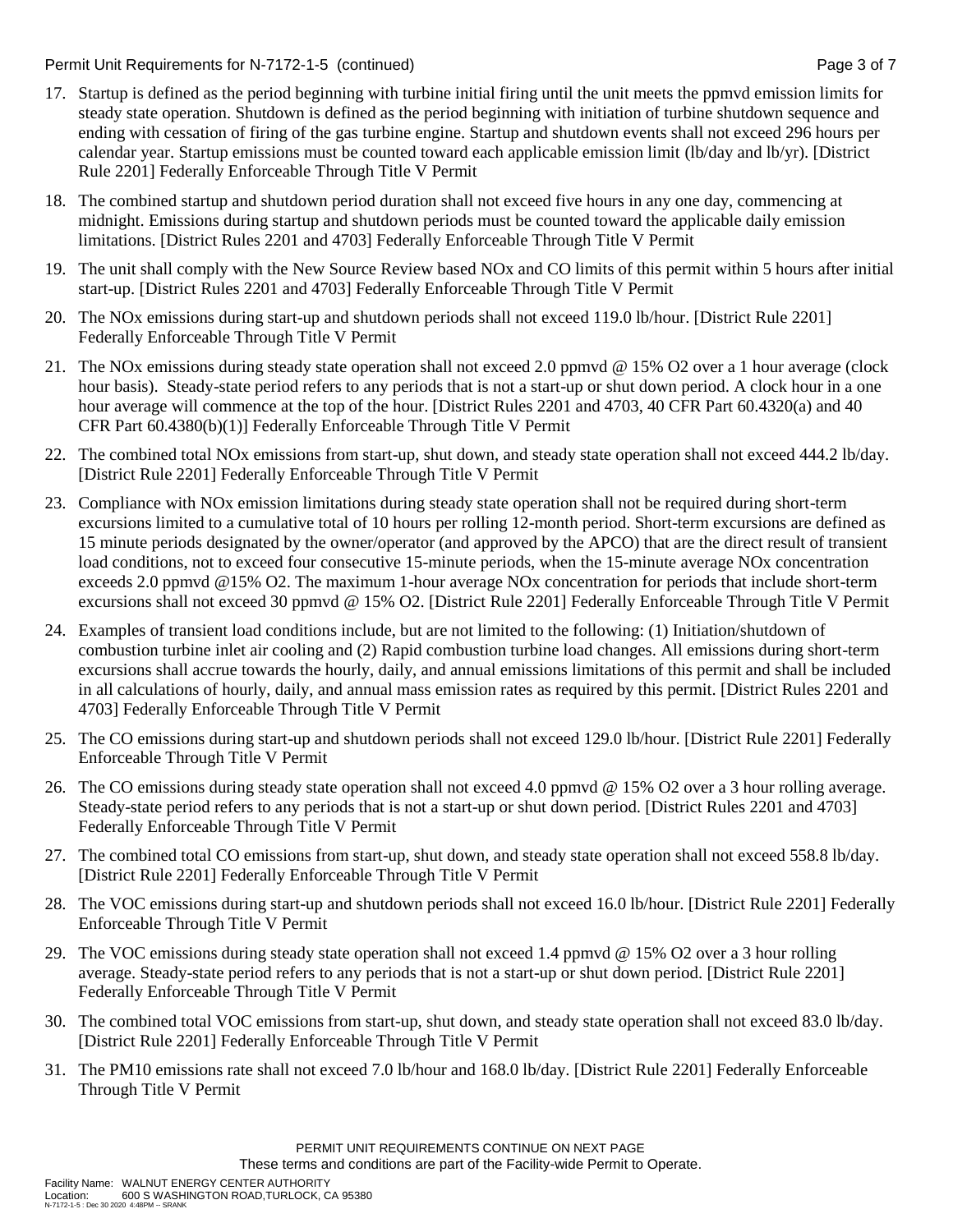Permit Unit Requirements for N-7172-1-5 (continued) Page 4 of 7

- 32. The SOx emission rate shall not exceed 1.05 lb/hour and 25.2 lb/day. [District Rule 2201] Federally Enforceable Through Title V Permit
- 33. Ammonia (NH3) emissions shall not exceed 10 ppmvd @ 15% O2 over a 24 hour rolling average. [District Rule 2201] Federally Enforceable Through Title V Permit
- 34. Compliance with ammonia emission limit shall be demonstrated utilizing one of the following procedures: 1) calculate the daily ammonia emissions using the following equation: (ppmvd @ 15% O2) = ((a - (b x c/1,000,000)) x (1,000,000)  $(16)$ ) x d, where a = ammonia injection rate (lb/hr)  $(17 1b/1b \text{ mol})$ , b = dry exhaust flow rate (lb/hr)  $(29 1b/1b \text{ mol})$ , c = change in measured NOx concentration ppmvd  $\omega$  15% O2 across the catalyst, and d = correction factor. The correction factor shall be derived annually during compliance testing by comparing the measured and calculated ammonia slip; 2.) utilize another District-approved calculation method using measured surrogate parameters to determine the daily ammonia emissions in ppmvd @ 15% O2. If this option is chosen, the permittee shall submit a detailed calculation protocol for District approval at least 60 days prior to commencement of operation; 3.) Alternatively, the permittee may utilize a continuous in-stack ammonia monitor to verify compliance with the ammonia emissions limit. If this option is chosen, the permittee shall submit a monitoring plan for District approval at least 60 days prior to commencement of operation. [District Rule 4102]
- 35. The annual emissions from this unit shall not exceed 99,991 lb/year for CO and 17,404 lb/year for VOC. [District Rule 2201] Federally Enforceable Through Title V Permit
- 36. The combined quarterly NOx emissions from permit units N-7172-1 and N-7172-2 shall not exceed 35,000 lb/quarter. [District Rule 2201] Federally Enforceable Through Title V Permit
- 37. The combined annual NOx emissions from permit units N-7172-1 and N-7172-2 shall not exceed 140,000 lb/year. [District Rule 2201] Federally Enforceable Through Title V Permit
- 38. The combined quarterly CO emissions from permit units N-7172-1 and N-7172-2 shall not exceed 49,996 lb/quarter. [District Rule 2201] Federally Enforceable Through Title V Permit
- 39. The combined annual CO emissions from permit units N-7172-1 and N-7172-2 shall not exceed 199,982 lb/year. [District Rule 2201] Federally Enforceable Through Title V Permit
- 40. Each one hour period shall commence on the hour. Each one hour period in a three hour rolling average will commence on the hour. The three hour average will be compiled from the three most recent one hour periods. Each one hour period in a twenty-four hour average for ammonia slip will commence on the hour. The twenty-four hour average will be calculated starting and ending at twelve-midnight. [District Rule 2201] Federally Enforceable Through Title V Permit
- 41. Daily emissions will be compiled for a twenty-four hour period starting and ending at twelve-midnight. Each calendar month in a twelve consecutive month rolling emissions total will commence at the beginning of the first day of the month. The twelve consecutive month rolling emissions total to determine compliance with annual emission limit will be compiled from the twelve most recent calendar months. [District Rule 2201] Federally Enforceable Through Title V Permit
- 42. Source testing to demonstrate compliance with the NOx (ppmvd), CO (ppmvd), VOC (ppmvd), PM10 (lb/hour), and NH3 (ppmvd) emission limits shall be conducted at least once every twelve months. [District Rule 2201, 4001 and 4703] Federally Enforceable Through Title V Permit
- 43. Source testing to measure startup NOx, CO, and VOC mass emission rates shall be conducted for one of the gas turbines (N-7172-1 or N-7172-2) at least once every seven years. CEM relative accuracy shall be determined during startup source testing in accordance with 40 CFR Part 60, Appendix B. If CEM data is not certified to determine compliance with NOx and CO startup emission limits, then source testing to measure startup NOx and CO mass emission rates shall be conducted at least once every 12 months. [District Rule 2201 and 4001] Federally Enforceable Through Title V Permit
- 44. Source testing shall be conducted using the methods and procedures approved by the District. The District must be notified at least 30 days prior to any compliance source test, and a source test plan must be submitted for approval at least 15 days prior to testing. [District Rule 1081] Federally Enforceable Through Title V Permit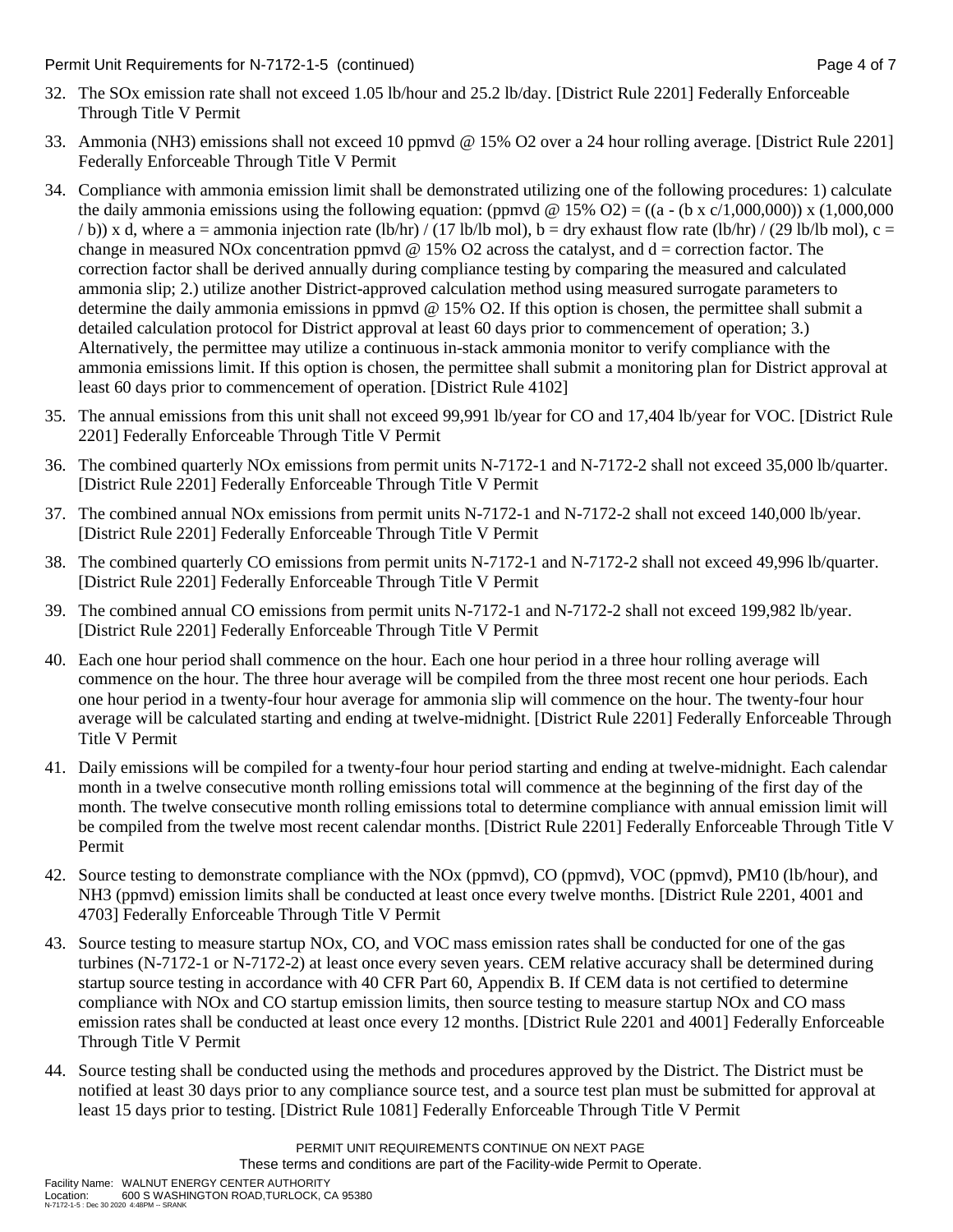Permit Unit Requirements for N-7172-1-5 (continued) Page 5 of 7

- 45. Source testing shall be witnessed or authorized by District personnel. [District Rule 1081] Federally Enforceable Through Title V Permit
- 46. The results of each source test shall be received by the District no later than 60 days after the source test date. [District Rule 1081] Federally Enforceable Through Title V Permit
- 47. NOx emissions (referenced as NO2) shall be determined using EPA Method 7E, EPA Method 20, or CARB method 20. The test results shall be corrected to ISO standard conditions as defined in 40 CFR Part 60 Subpart GG Section 60.335. [District Rules 1081, 2201, 4001, and 4703] Federally Enforceable Through Title V Permit
- 48. VOC emissions (referenced as methane) shall be determined using EPA method 18 or EPA method 25. [District Rules 1081 and 2201] Federally Enforceable Through Title V Permit
- 49. CO emissions shall be determined using EPA method 10 or EPA method 10B. [District Rules 1081, 2201, and 4703] Federally Enforceable Through Title V Permit
- 50. Source testing to measure concentrations of PM10 shall be conducted using EPA methods 201 and 202, or EPA methods 201A and 202, or CARB method 501 in conjunction with CARB method 5. [District Rules 1081 and 2201] Federally Enforceable Through Title V Permit
- 51. Ammonia (NH3) emissions shall be determined using BAAQMD Method ST-1B. [District Rules 1081 and 4102]
- 52. Oxygen content of the exhaust gas shall be determined by using EPA method 3, EPA method 3A, or EPA method 20. [District Rules 1081, 2201, and 4703] Federally Enforceable Through Title V Permit
- 53. If necessary, testing for fuel sulfur content shall be conducted utilizing ASTM Method D 3246, ASTM Method D1072, ASTM Method D4468, ASTM Method D5504 or ASTM Method D3246. [District Rules 1081, 4001 and 40 CFR Part 75, Subpart D] Federally Enforceable Through Title V Permit
- 54. EPA approved alternative source testing methods will be allowed, upon District approval, provided it does not result in a relaxation of emission limitations. The request to utilize EPA approved alternative source testing methods must be submitted in writing and written approval received from the District prior to the submission of the source test plan. [District Rule 1081 and 4001] Federally Enforceable Through Title V Permit
- 55. A violation of NOx and CO emission standards measured and recorded by the CEMs shall be reported by the operator to the APCO within 96 hours. [District Rule 1080, 9.0] Federally Enforceable Through Title V Permit
- 56. The permittee shall maintain the following records: the date, time and duration of any malfunction of the continuous monitoring equipment; dates of performance testing; dates of evaluations, calibrations, checks, and adjustments of the continuous monitoring equipment; date and time period which a continuous monitoring system or monitoring device was inoperative, maintenance of CEM's, and emission measurements. [District Rules 2201, 4703, 1080, 7.3 and 40 CFR Part 60 Subpart KKKK] Federally Enforceable Through Title V Permit
- 57. The permittee shall maintain a daily record that includes the actual turbine start-up and stop times (local time), total hours of operation, and the quantity and type of fuel used. [District Rule 4703] Federally Enforceable Through Title V Permit
- 58. The permittee shall maintain records of the date, time and duration of each bypass transition period and each primary re-ignition period. [District Rule 4703] Federally Enforceable Through Title V Permit
- 59. The permittee shall maintain records of the date and duration of each start-up and shutdown period. [District Rule 4703] Federally Enforceable Through Title V Permit
- 60. The permittee shall retain records of the cumulative annual NOx, CO, and VOC emissions. The record shall be updated monthly. [District Rule 2201] Federally Enforceable Through Title V Permit
- 61. The permittee shall maintain hourly records of NOx, CO and ammonia concentrations (ppmv @ 15% O2). [District Rules 2201 and 4201] Federally Enforceable Through Title V Permit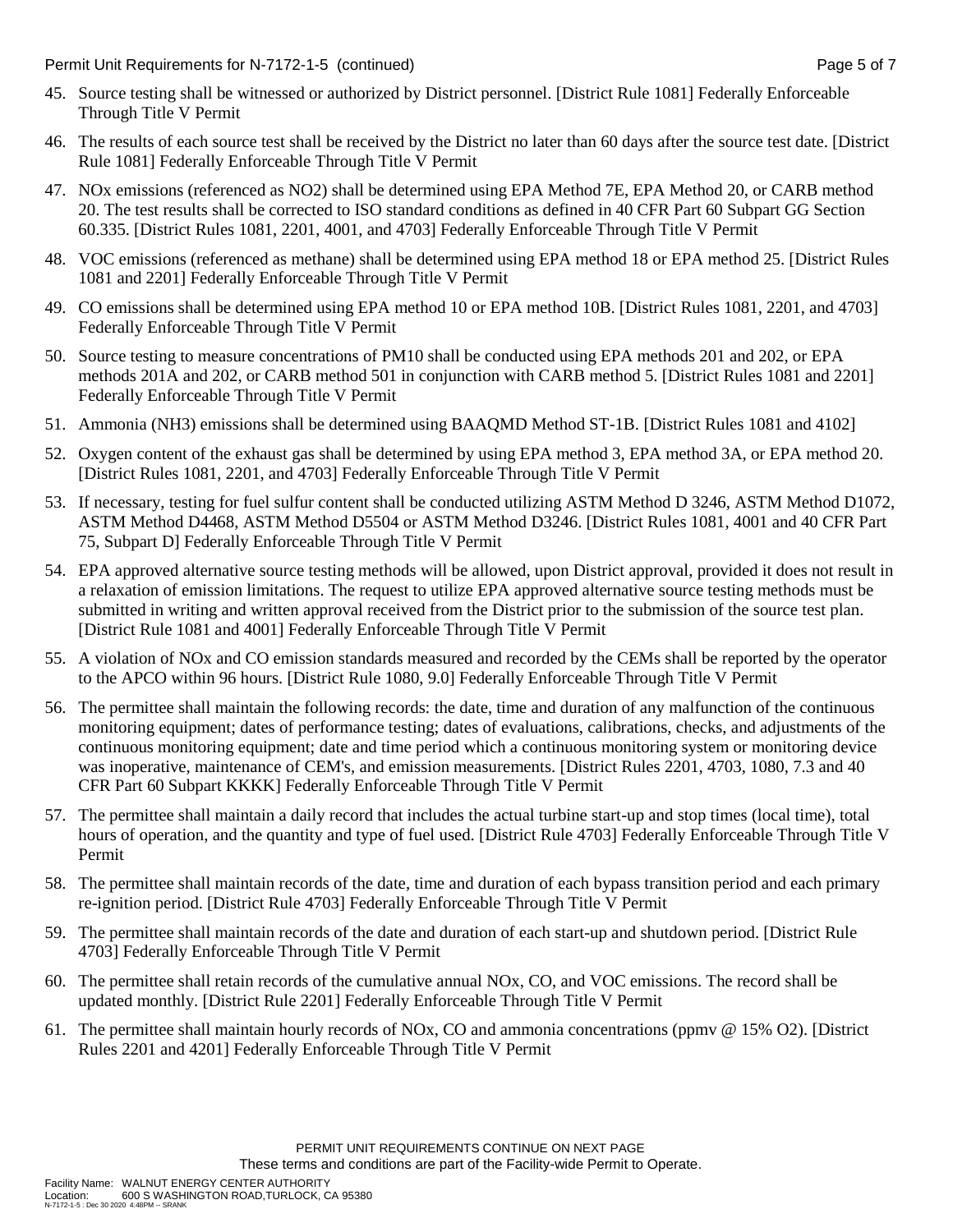#### Permit Unit Requirements for N-7172-1-5 (continued) Page 6 of 7

- 62. The permittee shall submit a written report for each calendar quarter to the APCO. The report shall be received by the District within 30 days of the end of the quarter and shall include: time intervals and the magnitude of excess emissions, the nature and cause of excess emissions (if known), corrective actions taken and preventive measures adopted; averaging period used for data reporting corresponding to the averaging period specified in the emission test period used to determine compliance with an emission standard for the pollutant/source category in question; time and date of each period during which a continuous monitoring system was inoperative except for zero and span checks and the nature of system repairs and adjustments; a negative declaration when no excess emissions occurred. [District Rule 1080 and 40 CFR Part 60.4375(a), 40 CFR Part 60.4395 and 40 CFR Part 60.7(c-d)] Federally Enforceable Through Title V Permit
- 63. All records required to be maintained by this permit shall be maintained for a period of five years and shall be made readily available for District inspection upon request. [District Rule 2201] Federally Enforceable Through Title V Permit
- 64. The owners and operators of each affected source and each affected unit at the source shall: (i) Operate the unit in compliance with a complete Acid Rain permit application or a superceding Acid Rain permit issued by the permitting authority; and (ii) Have an Acid Rain permit. [40 CFR Part 72] Federally Enforceable Through Title V Permit
- 65. The owners and operators and, to the extent applicable, designated representative of each affected source and each affected unit at the source shall comply with the monitoring requirements as provided in 40 CFR Part 75. [40 CFR Part 75] Federally Enforceable Through Title V Permit
- 66. The emissions measurements recorded and reported in accordance with 40 CFR Part 75 shall be used to determine compliance by the unit with the Acid Rain emissions limitations and emissions reduction requirements for sulfur dioxide and nitrogen oxides under the Acid Rain Program. [40 CFR Part 75] Federally Enforceable Through Title V Permit
- 67. The owners and operators of each source and each affected unit at the source shall: (i) hold allowances, as of the allowance transfer deadline, in the unit's compliance subaccount (after deductions under 40 CFR 73.34(c)) not less than the total annual emissions of sulfur dioxide for the previous calendar year from the unit; and (ii) comply with the applicable Acid Rain emissions limitations for sulfur dioxide. [40 CFR Part 73] Federally Enforceable Through Title V Permit
- 68. Each ton of sulfur dioxide emitted in excess of the Acid Rain emissions limitations for sulfur dioxide shall constitute a separate violation of the Act. [40 CFR Part 77] Federally Enforceable Through Title V Permit
- 69. An affected unit shall be subject to the sulfur dioxide requirements starting on the later of January 1, 2000, or the deadline for monitoring certification under 40 CFR Part 75, an affected unit under 40 CFR Part 72.6(a)(3) that is not a substitution or compensating unit. [40 CFR Part 72 and 40 CFR Part 75] Federally Enforceable Through Title V Permit
- 70. Allowances shall be held in, deducted from, or transferred among Allowance Tracking System accounts in accordance with the Acid Rain Program. [40 CFR Part 72] Federally Enforceable Through Title V Permit
- 71. An allowance shall not be deducted in order to comply with the requirements under 40 CFR Part 73, prior to the calendar year for which the allowance was allocated. [40 CFR Part 73] Federally Enforceable Through Title V Permit
- 72. An allowance allocated by the Administrator under the Acid Rain Program is a limited authorization to emit sulfur dioxide in accordance with the Acid Rain Program. No provision of the Acid Rain Program, the Acid Rain permit application, the Acid Rain permit, or the written exemption under 40 CFR Parts 72.7 and 72.8 and no provision of law shall be construed to limit the authority of the United States to terminate or limit such authorization. [40 CFR Part 72] Federally Enforceable Through Title V Permit
- 73. The owners and operators of an affected unit that has excess emissions in any calendar year shall: (i) pay without demand the penalty required, and pay up on demand the interest on that penalty; and (ii) comply with the terms of an approved offset plan, as required by 40 CFR part 77. [40 CFR Part 77] Federally Enforceable Through Title V Permit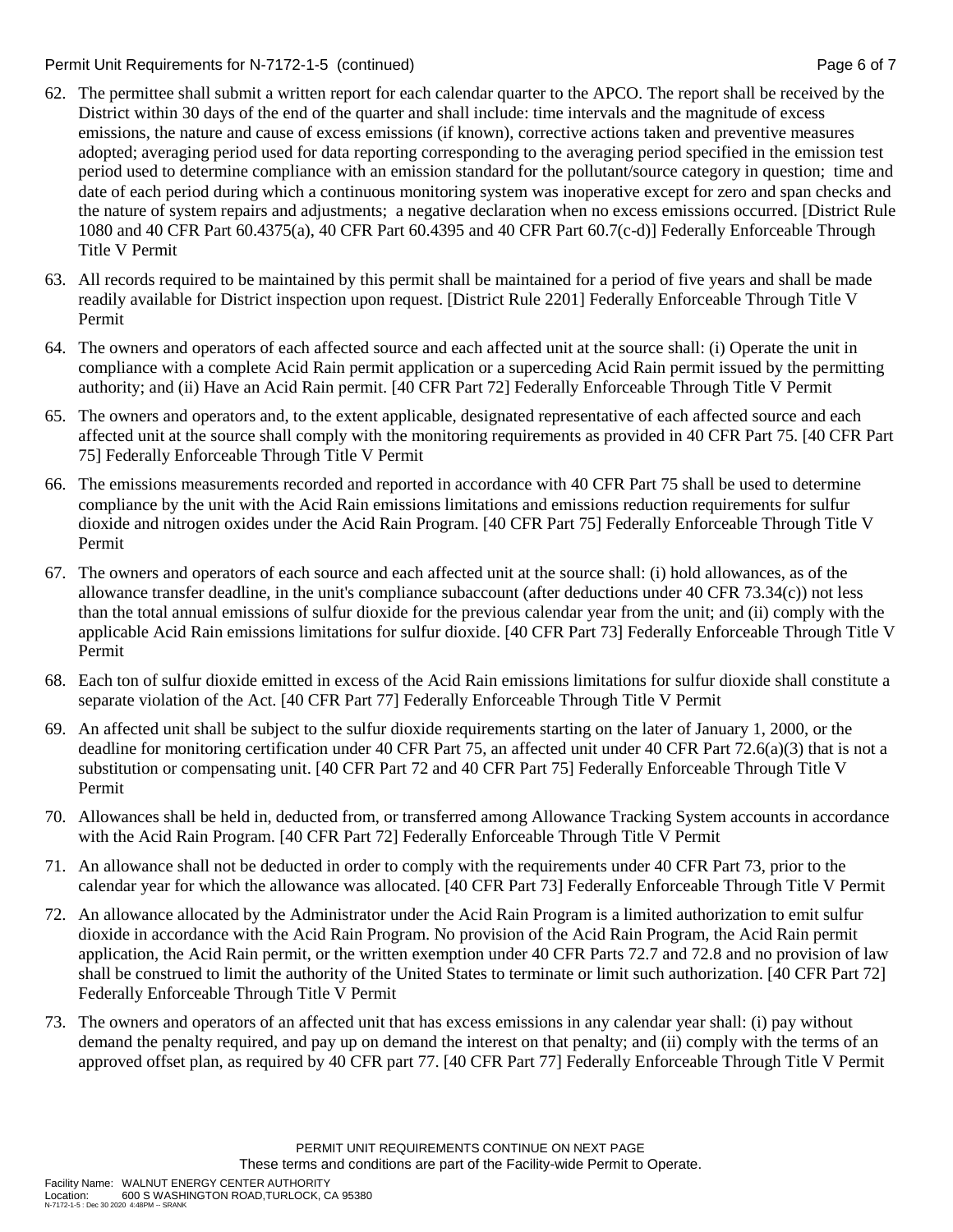Permit Unit Requirements for N-7172-1-5 (continued) Page 7 of 7

- 74. The owners and operators of the each affected unit at the source shall keep on site the following documents for a period of five years from the date the document is created. This period may be extended for cause, at any time prior to the end of five years, in writing by the Administrator or permitting authority: (i) The certificate of representation for the designated representative for the source and all documents that demonstrate the truth of the statements in the certificate of representation, in accordance with 40 CFR Part 72.24; provided that the certificate and documents shall be retained on site beyond such five-year period until such documents are superceded because of the submission of a new certificate of representation changing the designated representative. [40 CFR Part 72] Federally Enforceable Through Title V Permit
- 75. The owners and operators of each affected unit at the source shall keep on site each of the following documents for a period of five years from the date the document is created. This period may be extended for cause, at any time prior to the end of five years, in writing by the Administrator or permitting authority; (ii) All emissions monitoring information, in accordance with 40 CFR part 75; (iii) Copies of all reports, compliance certifications and other submissions and all records made or required under the Acid Rain Program; (iv) Copies of all documents used to complete an Acid Rain permit application and any other submission that demonstrates compliance with the requirements of the Acid Rain Program. [40 CFR Part 75] Federally Enforceable Through Title V Permit
- 76. The designated representative of an affected source and each affected unit at the source shall submit the reports and compliance certifications required under the Acid Rain Program, including those under 40 CFR 75 Subpart I. [40 CFR Part 75] Federally Enforceable Through Title V Permit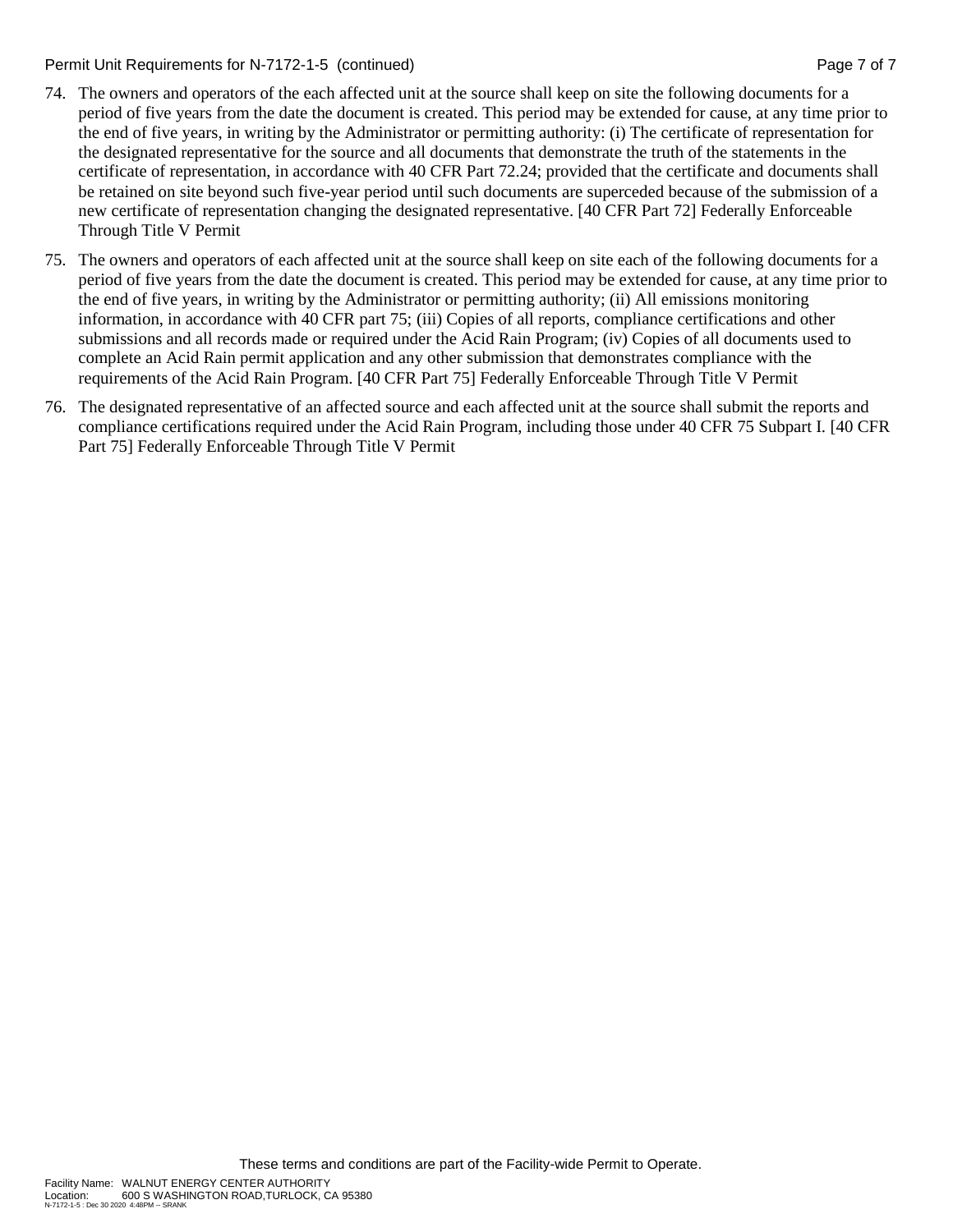#### **PERMIT UNIT:** N-7172-2-5 **EXPIRATION DATE:** 09/30/2025

#### **EQUIPMENT DESCRIPTION:**

84 MW NOMINALLY RATED COMBINED-CYCLE POWER GENERATING SYSTEM #2 CONSISTING OF A 1,047 MMBTU/HR GENERAL ELECTRIC FRAME 7EA NATURAL GAS-FIRED COMBUSTION TURBINE GENERATOR WITH DRY LOW NOX COMBUSTOR, AN INLET AIR FILTRATION AND EVAPORATIVE COOLING SYSTEM, A SELECTIVE CATALYTIC REDUCTION (SCR) SYSTEM, AN OXIDATION CATALYST, HEAT RECOVERY STEAM GENERATOR #2 (HRSG) AND A 100 MW NOMINALLY RATED STEAM TURBINE SHARED WITH PERMIT UNIT N-7172-1

### **PERMIT UNIT REQUIREMENTS**

- 1. The gas turbine engine and generator lube oil vents shall be equipped with mist eliminators. Visible emissions from lube oil vents shall not exhibit opacity of 5% or greater except for up to three minutes in any hour. [District Rule 2201] Federally Enforceable Through Title V Permit
- 2. All equipment shall be maintained in proper operating condition and shall be operated in a manner to minimize emissions of air contaminants into the atmosphere. [District Rule 2201] Federally Enforceable Through Title V Permit
- 3. Particulate matter emissions shall not exceed 0.1 grains/dscf in concentration. [District Rule 4201] Federally Enforceable Through Title V Permit
- 4. The gas turbine engine shall be fired exclusively on natural gas with a sulfur content of no greater than 0.36 grain of sulfur compounds (as S) per 100 dry scf of natural gas. [District Rules 2201 and 4801and 40 CFR Part 60.4330(a)(2), 40 CFR Part 60.4395 and 40 CFR Part 60.7)] Federally Enforceable Through Title V Permit
- 5. Testing to demonstrate compliance with the fuel sulfur content limit of this permit shall be conducted weekly. Once eight consecutive weekly tests show compliance, the fuel sulfur content testing frequency may be reduced to once every calendar quarter. If a quarterly test shows a violation of the sulfur content limit of this permit then weekly testing shall resume and continue until eight consecutive tests show compliance. Once compliance is shown on eight consecutive weekly tests then testing may return to quarterly. [District Rule 2201] Federally Enforceable Through Title V Permit
- 6. The permittee shall monitor and record the fuel flow rate to the turbine, NOx emission rate, the CO emission rate, the ammonia injection rate, the exhaust temperature both prior to and after the SCR unit, the exhaust oxygen content, and the exhaust flow rate. [District Rules 2201, 4001, and 4703] Federally Enforceable Through Title V Permit
- 7. The exhaust stack shall be equipped with a continuous emissions monitor (CEM) for NOx, CO, and O2. The CO CEM shall meet the requirements of 40 CFR parts 60 and the NOx and O2 CEMS shall be installed and certified in accordance with the requirements of 40 CFR Part 75. The CEMS shall be capable of monitoring emissions during startups and shutdowns as well as during normal operating conditions. Periods where the missing data substitution procedures in Part 75 Subpart D are applied shall be reported as monitor downtime in the District Quarterly CEMS Report. [District Rules 1080, 2201 and 4703 and 40 CFR Part 60.13(a), 40 CFR Part 60.4340(b), 40 CFR Part 60.4345(a) and 40 CFR Part 60.4350(d)] Federally Enforceable Through Title V Permit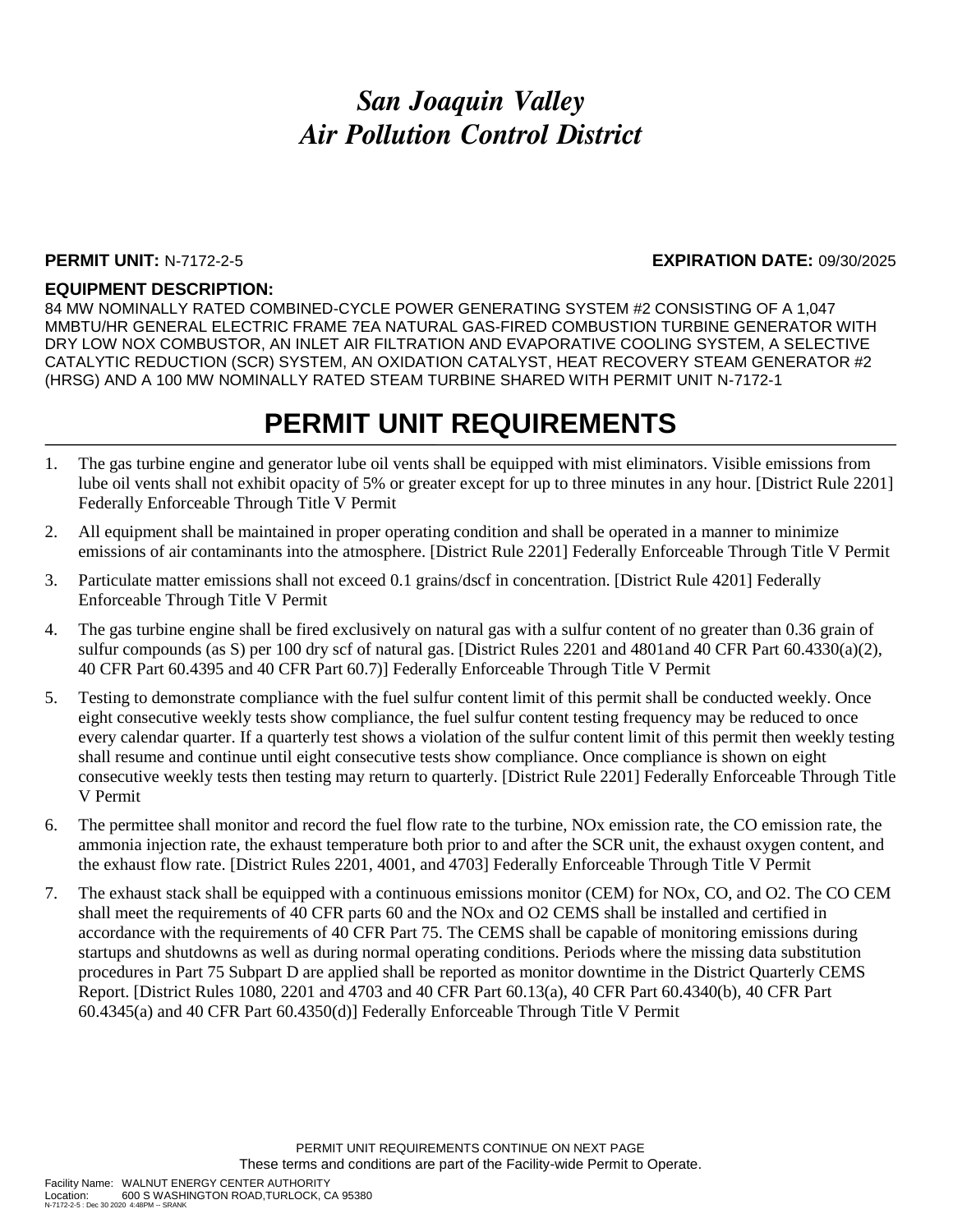#### Permit Unit Requirements for N-7172-2-5 (continued) Page 2 of 7

- 8. The exhaust stack shall be equipped with permanent provisions to allow collection of stack gas samples consistent with EPA test methods and shall be equipped with safe permanent provisions to sample stack gases with a portable NOx, CO, and O2 analyzer during District inspections. The sampling ports shall be located in accordance with the CARB regulation titled California Air Resources Board Air Monitoring Quality Assurance Volume VI, Standard Operating Procedures for Stationary Source Emission Monitoring and Testing. [District Rule 1081] Federally Enforceable Through Title V Permit
- 9. The facility shall install and maintain equipment, facilities, and systems compatible with the District's CEM data polling software system and shall make CEM data available to the District's automated polling system on a daily basis. [District Rule 1080] Federally Enforceable Through Title V Permit
- 10. Upon notice by the District that the facility's CEM system is not providing polling data, the facility may continue to operate without providing automated data for a maximum of 30 days per calendar year provided the CEM data is sent to the District by a District-approved alternative method. [District Rule 1080] Federally Enforceable Through Title V Permit
- 11. The CEMS shall complete a minimum of one cycle of operation (sampling, analyzing and data recording) for each successive 15-minute period or shall meet equivalent specifications established by mutual agreement of the District, the ARB and the EPA. For partial unit operating hours, at least one valid data point must be obtained for each quadrant of the hour in which the unit operates. For unit operating hours in which required quality assurance and maintenance activities are performed on the CEMS, a minimum of two valid data points (one in each of two quadrants) are required to validate the hour. [District Rule 1080, 40 CFR Part 60.13(e)(2), 40 CFR Part 60.13(h)(2), 40 CFR Part 60.4345(b) and 40 CFR Part 60.4350(a)] Federally Enforceable Through Title V Permit
- 12. Owners and operators of a CEMS installed in accordance with the provisions of 40 CFR Part 60 must check zero (or low level value between 0 and 20 percent of span value) and span (50 to 100 percent of span value) calibration drifts at least once daily in accordance with a written procedure. The zero and span must at a minimum, be adjusted whenever either the 24-hour zero drift or the 24 -hour span drift exceed two times the limit of the applicable performance specification in Appendix B of 40 CFR Part 60. The system must allow the amount of excess zero and span drift to be recorded and quantified whenever specified. [40 CFR 60.13(d)(1)] Federally Enforceable Through Title V Permit
- 13. Owners and operators must develop and implement a Quality Control (QC) program. As a minimum, each QC program shall include written procedures that describe in detail, complete, step-by-step procedures and operations for calibration of CEMS, calibration drift determination and adjustment, CEMS preventative maintenance, data recording/calculations/reporting, accuracy audit procedures, and corrective action for malfunctioning CEMS. Whenever excessive inaccuracies occur for two consecutive quarters, the source owner or operator must revise the current written procedures or modify or replace the CEMS to correct the deficiency causing the excessive inaccuracies. These written procedures shall be kept on record and shall be made available for inspection by the enforcement agency. [40 CFR Part 60, Appendix F] Federally Enforceable Through Title V Permit
- 14. In accordance with 40 CFR, Part 60, Appendix F, 5.1, cylinder gas audits (CGA) or relative accuracy audits (RAA) of continuous emission monitors shall be conducted quarterly, except during quarters in which a relative accuracy test audit (RATA) is performed. Audit reports and an Out-of-Control Detail Report, pursuant to 40 CFR Part 60 Subpart F, shall be submitted along with quarterly compliance reports to the District. [District Rule 1080 and 40 CFR Part 60 Appendix F] Federally Enforceable Through Title V Permit
- 15. The owner/operator shall perform a relative accuracy test audit (RATA) as specified by 40 CFR Part 60, Appendix F, 5.11, at least once every four calendar quarters. The permittee shall comply with the applicable requirements for quality assurance testing and maintenance of the continuous emission monitor equipment in accordance with the procedures and guidance specified in 40 CFR Part 60, Appendix F. [District Rule 1080] Federally Enforceable Through Title V Permit
- 16. In the event of a breakdown of monitoring equipment, the owner shall notify the District as soon as reasonably possible, but no later than 8 hours after its detection, unless the owner or operator demonstrates to the satisfaction of the APCO that a longer reporting period was necessary, and shall initiate repairs. The owner shall inform the District of the intent to shutdown any monitoring equipment at least 24 hours prior to the event. [District Rule 1080] Federally Enforceable Through Title V Permit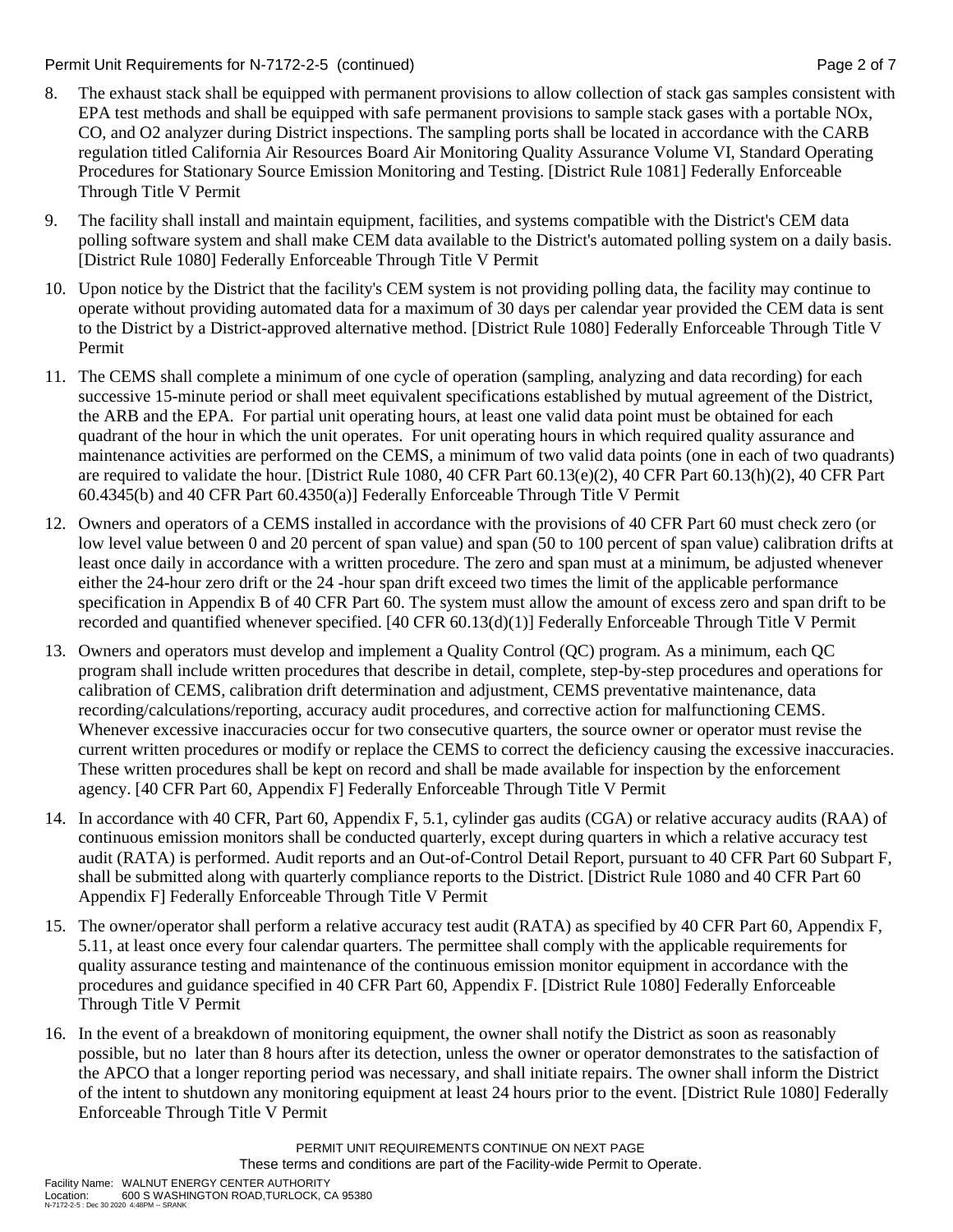Permit Unit Requirements for N-7172-2-5 (continued) Page 3 of 7

- 17. Startup is defined as the period beginning with turbine initial firing until the unit meets the ppmvd emission limits for steady state operation. Shutdown is defined as the period beginning with initiation of turbine shutdown sequence and ending with cessation of firing of the gas turbine engine. Startup and shutdown events shall not exceed 296 hours per calendar year. Startup emissions must be counted toward each applicable emission limit (lb/day and lb/yr). [District Rule 2201] Federally Enforceable Through Title V Permit
- 18. The combined startup and shutdown period duration shall not exceed five hours in any one day, commencing at midnight. Emissions during startup and shutdown periods must be counted toward the applicable daily emission limitations. [District Rules 2201 and 4703] Federally Enforceable Through Title V Permit
- 19. The unit shall comply with the New Source Review based NOx and CO limits of this permit within 5 hours after initial start-up. [District Rules 2201 and 4703] Federally Enforceable Through Title V Permit
- 20. The NOx emissions during start-up and shutdown periods shall not exceed 119.0 lb/hour. [District Rule 2201] Federally Enforceable Through Title V Permit
- 21. The NOx emissions during steady state operation shall not exceed 2.0 ppmvd @ 15% O2 over a 1 hour average (clock hour basis). Steady-state period refers to any periods that is not a start-up or shut down period. A clock hour in a one hour average will commence at the top of the hour. [District Rules 2201 and 4703, 40 CFR Part 60.4320(a) and 40 CFR Part 60.4380(b)(1)] Federally Enforceable Through Title V Permit
- 22. The combined total NOx emissions from start-up, shut down, and steady state operation shall not exceed 444.2 lb/day. [District Rule 2201] Federally Enforceable Through Title V Permit
- 23. Compliance with NOx emission limitations during steady state operation shall not be required during short-term excursions limited to a cumulative total of 10 hours per rolling 12-month period. Short-term excursions are defined as 15 minute periods designated by the owner/operator (and approved by the APCO) that are the direct result of transient load conditions, not to exceed four consecutive 15-minute periods, when the 15-minute average NOx concentration exceeds 2.0 ppmvd @15% O2. The maximum 1-hour average NOx concentration for periods that include short-term excursions shall not exceed 30 ppmvd @ 15% O2. [District Rule 2201] Federally Enforceable Through Title V Permit
- 24. Examples of transient load conditions include, but are not limited to the following: (1) Initiation/shutdown of combustion turbine inlet air cooling and (2) Rapid combustion turbine load changes. All emissions during short-term excursions shall accrue towards the hourly, daily, and annual emissions limitations of this permit and shall be included in all calculations of hourly, daily, and annual mass emission rates as required by this permit. [District Rules 2201 and 4703] Federally Enforceable Through Title V Permit
- 25. The CO emissions during start-up and shutdown periods shall not exceed 129.0 lb/hour. [District Rule 2201] Federally Enforceable Through Title V Permit
- 26. The CO emissions during steady state operation shall not exceed 4.0 ppmvd @ 15% O2 over a 3 hour rolling average. Steady-state period refers to any periods that is not a start-up or shut down period. [District Rules 2201 and 4703] Federally Enforceable Through Title V Permit
- 27. The combined total CO emissions from start-up, shut down, and steady state operation shall not exceed 558.8 lb/day. [District Rule 2201] Federally Enforceable Through Title V Permit
- 28. The VOC emissions during start-up and shutdown periods shall not exceed 16.0 lb/hour. [District Rule 2201] Federally Enforceable Through Title V Permit
- 29. The VOC emissions during steady state operation shall not exceed 1.4 ppmvd @ 15% O2 over a 3 hour rolling average. Steady-state period refers to any periods that is not a start-up or shut down period. [District Rule 2201] Federally Enforceable Through Title V Permit
- 30. The combined total VOC emissions from start-up, shut down, and steady state operation shall not exceed 83.0 lb/day. [District Rule 2201] Federally Enforceable Through Title V Permit
- 31. The PM10 emissions rate shall not exceed 7.0 lb/hour and 168.0 lb/day. [District Rule 2201] Federally Enforceable Through Title V Permit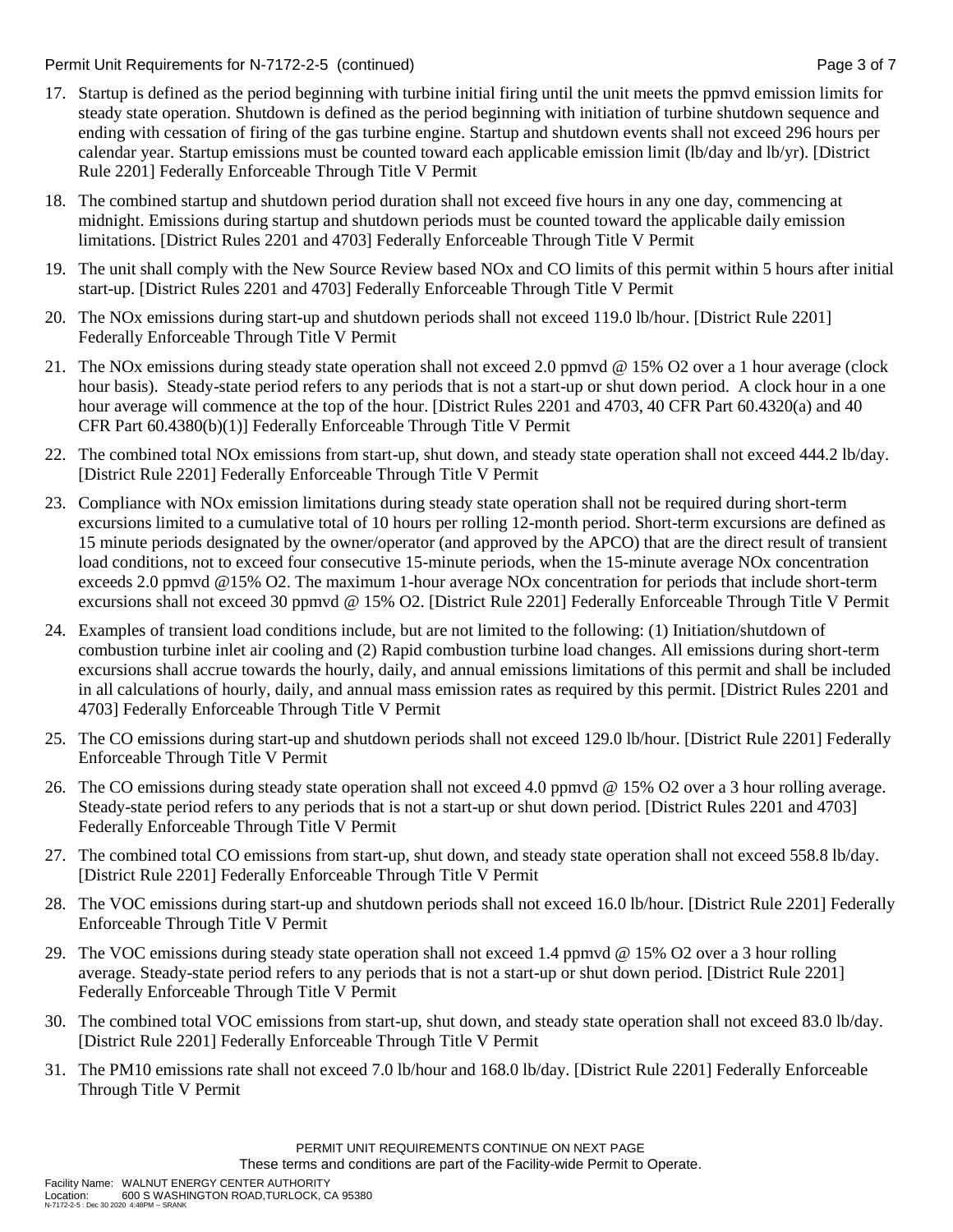- 32. The SOx emission rate shall not exceed 1.05 lb/hour and 25.2 lb/day. [District Rule 2201] Federally Enforceable Through Title V Permit
- 33. Ammonia (NH3) emissions shall not exceed 10 ppmvd @ 15% O2 over a 24 hour rolling average. [District Rule 2201] Federally Enforceable Through Title V Permit
- 34. Compliance with ammonia emission limit shall be demonstrated utilizing one of the following procedures: 1) calculate the daily ammonia emissions using the following equation: (ppmvd @ 15% O2) = ((a - (b x c/1,000,000)) x (1,000,000)  $(16)$ ) x d, where a = ammonia injection rate (lb/hr)  $(17 1b/1b \text{ mol})$ , b = dry exhaust flow rate (lb/hr)  $(29 1b/1b \text{ mol})$ , c = change in measured NOx concentration ppmvd  $\omega$  15% O2 across the catalyst, and d = correction factor. The correction factor shall be derived annually during compliance testing by comparing the measured and calculated ammonia slip; 2.) utilize another District-approved calculation method using measured surrogate parameters to determine the daily ammonia emissions in ppmvd @ 15% O2. If this option is chosen, the permittee shall submit a detailed calculation protocol for District approval at least 60 days prior to commencement of operation; 3.) Alternatively, the permittee may utilize a continuous in-stack ammonia monitor to verify compliance with the ammonia emissions limit. If this option is chosen, the permittee shall submit a monitoring plan for District approval at least 60 days prior to commencement of operation. [District Rule 4102]
- 35. The annual emissions from this unit shall not exceed 99,991 lb/year for CO and 17,404 lb/year for VOC. [District Rule 2201] Federally Enforceable Through Title V Permit
- 36. The combined quarterly NOx emissions from permit units N-7172-1 and N-7172-2 shall not exceed 35,000 lb/quarter. [District Rule 2201] Federally Enforceable Through Title V Permit
- 37. The combined annual NOx emissions from permit units N-7172-1 and N-7172-2 shall not exceed 140,000 lb/year. [District Rule 2201] Federally Enforceable Through Title V Permit
- 38. The combined quarterly CO emissions from permit units N-7172-1 and N-7172-2 shall not exceed 49,996 lb/quarter. [District Rule 2201] Federally Enforceable Through Title V Permit
- 39. The combined annual CO emissions from permit units N-7172-1 and N-7172-2 shall not exceed 199,982 lb/year. [District Rule 2201] Federally Enforceable Through Title V Permit
- 40. Each one hour period shall commence on the hour. Each one hour period in a three hour rolling average will commence on the hour. The three hour average will be compiled from the three most recent one hour periods. Each one hour period in a twenty-four hour average for ammonia slip will commence on the hour. The twenty-four hour average will be calculated starting and ending at twelve-midnight. [District Rule 2201] Federally Enforceable Through Title V Permit
- 41. Daily emissions will be compiled for a twenty-four hour period starting and ending at twelve-midnight. Each calendar month in a twelve consecutive month rolling emissions total will commence at the beginning of the first day of the month. The twelve consecutive month rolling emissions total to determine compliance with annual emission limit will be compiled from the twelve most recent calendar months. [District Rule 2201] Federally Enforceable Through Title V Permit
- 42. Source testing to demonstrate compliance with the NOx (ppmvd), CO (ppmvd), VOC (ppmvd), PM10 (lb/hour), and NH3 (ppmvd) emission limits shall be conducted at least once every twelve months. [District Rule 2201, 4001 and 4703] Federally Enforceable Through Title V Permit
- 43. Source testing to measure startup NOx, CO, and VOC mass emission rates shall be conducted for one of the gas turbines (N-7172-1 or N-7172-2) at least once every seven years. CEM relative accuracy shall be determined during startup source testing in accordance with 40 CFR Part 60, Appendix B. If CEM data is not certified to determine compliance with NOx and CO startup emission limits, then source testing to measure startup NOx and CO mass emission rates shall be conducted at least once every 12 months. [District Rule 2201 and 4001] Federally Enforceable Through Title V Permit
- 44. Source testing shall be conducted using the methods and procedures approved by the District. The District must be notified at least 30 days prior to any compliance source test, and a source test plan must be submitted for approval at least 15 days prior to testing. [District Rule 1081] Federally Enforceable Through Title V Permit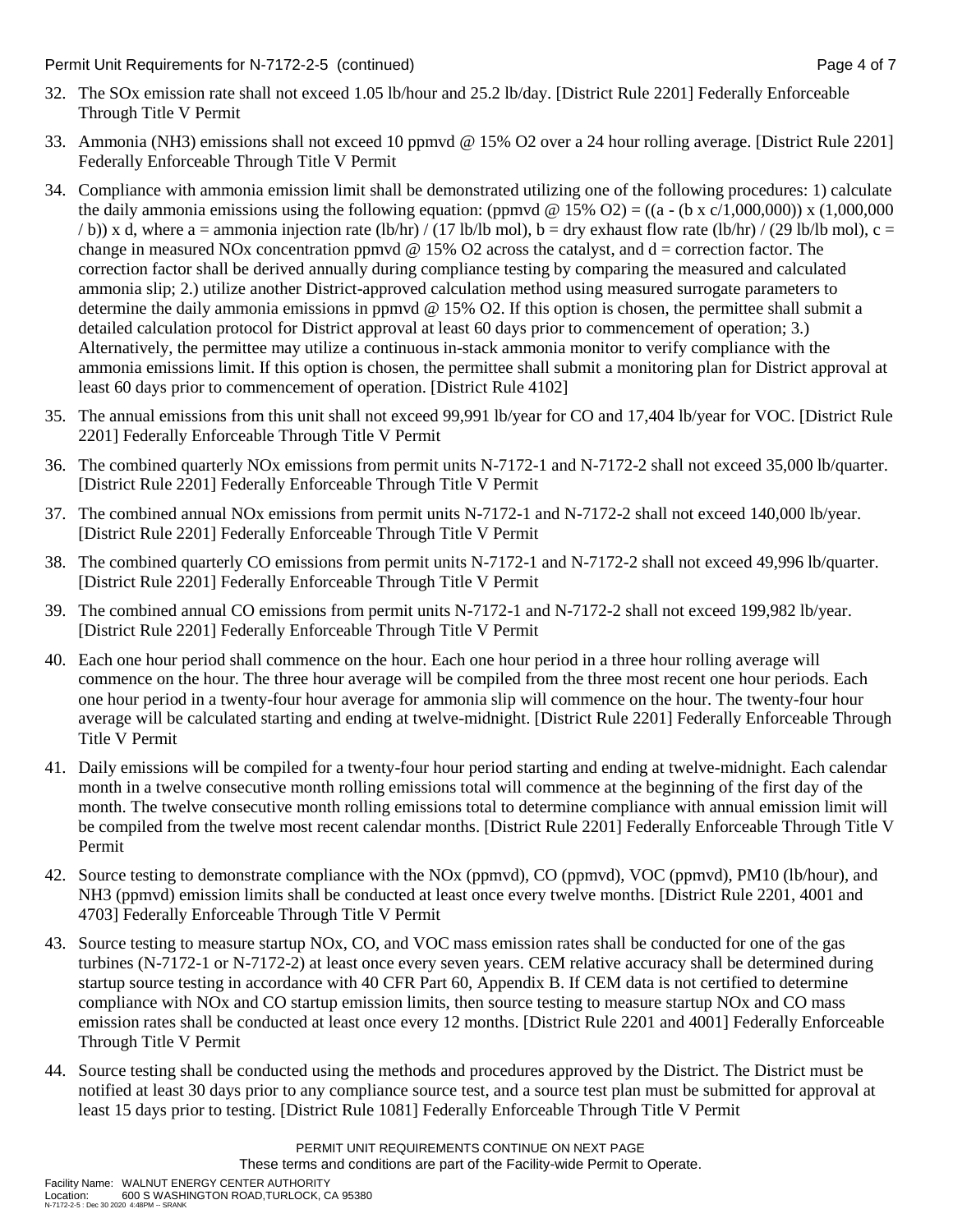Permit Unit Requirements for N-7172-2-5 (continued) Page 5 of 7

- 45. Source testing shall be witnessed or authorized by District personnel. [District Rule 1081] Federally Enforceable Through Title V Permit
- 46. The results of each source test shall be received by the District no later than 60 days after the source test date. [District Rule 1081] Federally Enforceable Through Title V Permit
- 47. NOx emissions (referenced as NO2) shall be determined using EPA Method 7E, EPA Method 20, or CARB method 20. The test results shall be corrected to ISO standard conditions as defined in 40 CFR Part 60 Subpart GG Section 60.335. [District Rules 1081, 2201, 4001, and 4703] Federally Enforceable Through Title V Permit
- 48. VOC emissions (referenced as methane) shall be determined using EPA method 18 or EPA method 25. [District Rules 1081 and 2201] Federally Enforceable Through Title V Permit
- 49. CO emissions shall be determined using EPA method 10 or EPA method 10B. [District Rules 1081, 2201, and 4703] Federally Enforceable Through Title V Permit
- 50. Source testing to measure concentrations of PM10 shall be conducted using EPA methods 201 and 202, or EPA methods 201A and 202, or CARB method 501 in conjunction with CARB method 5. [District Rules 1081 and 2201] Federally Enforceable Through Title V Permit
- 51. Ammonia (NH3) emissions shall be determined using BAAQMD Method ST-1B. [District Rules 1081 and 4102]
- 52. Oxygen content of the exhaust gas shall be determined by using EPA method 3, EPA method 3A, or EPA method 20. [District Rules 1081, 2201, and 4703] Federally Enforceable Through Title V Permit
- 53. If necessary, testing for fuel sulfur content shall be conducted utilizing ASTM Method D 3246, ASTM Method D1072, ASTM Method D4468, ASTM Method D5504 or ASTM Method D3246. [District Rules 1081, 4001 and 40 CFR Part 75, Subpart D] Federally Enforceable Through Title V Permit
- 54. EPA approved alternative source testing methods will be allowed, upon District approval, provided it does not result in a relaxation of emission limitations. The request to utilize EPA approved alternative source testing methods must be submitted in writing and written approval received from the District prior to the submission of the source test plan. [District Rule 1081 and 4001] Federally Enforceable Through Title V Permit
- 55. A violation of NOx and CO emission standards measured and recorded by the CEMs shall be reported by the operator to the APCO within 96 hours. [District Rule 1080, 9.0] Federally Enforceable Through Title V Permit
- 56. The permittee shall maintain the following records: the date, time and duration of any malfunction of the continuous monitoring equipment; dates of performance testing; dates of evaluations, calibrations, checks, and adjustments of the continuous monitoring equipment; date and time period which a continuous monitoring system or monitoring device was inoperative, maintenance of CEM's, and emission measurements. [District Rules 2201, 4703, 1080, 7.3 and 40 CFR Part 60 Subpart KKKK] Federally Enforceable Through Title V Permit
- 57. The permittee shall maintain a daily record that includes the actual turbine start-up and stop times (local time), total hours of operation, and the quantity and type of fuel used. [District Rule 4703] Federally Enforceable Through Title V Permit
- 58. The permittee shall maintain records of the date, time and duration of each bypass transition period and each primary re-ignition period. [District Rule 4703] Federally Enforceable Through Title V Permit
- 59. The permittee shall maintain records of the date and duration of each start-up and shutdown period. [District Rule 4703] Federally Enforceable Through Title V Permit
- 60. The permittee shall retain records of the cumulative annual NOx, CO, and VOC emissions. The record shall be updated monthly. [District Rule 2201] Federally Enforceable Through Title V Permit
- 61. The permittee shall maintain hourly records of NOx, CO and ammonia concentrations (ppmv @ 15% O2). [District Rules 2201 and 4201] Federally Enforceable Through Title V Permit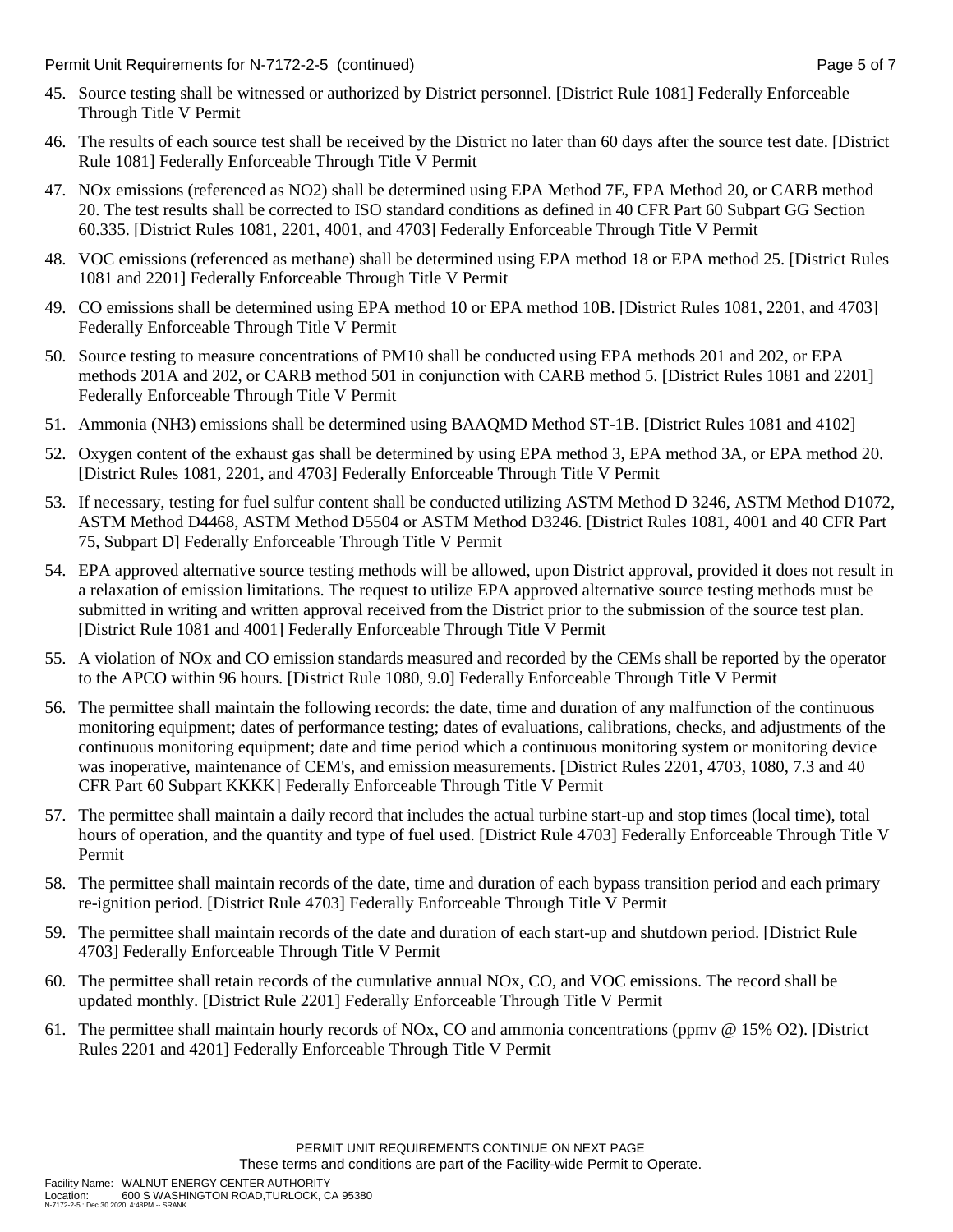#### Permit Unit Requirements for N-7172-2-5 (continued) Page 6 of 7

- 62. The permittee shall submit a written report for each calendar quarter to the APCO. The report shall be received by the District within 30 days of the end of the quarter and shall include: time intervals and the magnitude of excess emissions, the nature and cause of excess emissions (if known), corrective actions taken and preventive measures adopted; averaging period used for data reporting corresponding to the averaging period specified in the emission test period used to determine compliance with an emission standard for the pollutant/source category in question; time and date of each period during which a continuous monitoring system was inoperative except for zero and span checks and the nature of system repairs and adjustments; a negative declaration when no excess emissions occurred. [District Rule 1080 and 40 CFR Part 60.4375(a), 40 CFR Part 60.4395 and 40 CFR Part 60.7(c-d)] Federally Enforceable Through Title V Permit
- 63. All records required to be maintained by this permit shall be maintained for a period of five years and shall be made readily available for District inspection upon request. [District Rule 2201] Federally Enforceable Through Title V Permit
- 64. The owners and operators of each affected source and each affected unit at the source shall: (i) Operate the unit in compliance with a complete Acid Rain permit application or a superceding Acid Rain permit issued by the permitting authority; and (ii) Have an Acid Rain permit. [40 CFR Part 72] Federally Enforceable Through Title V Permit
- 65. The owners and operators and, to the extent applicable, designated representative of each affected source and each affected unit at the source shall comply with the monitoring requirements as provided in 40 CFR Part 75. [40 CFR Part 75] Federally Enforceable Through Title V Permit
- 66. The emissions measurements recorded and reported in accordance with 40 CFR Part 75 shall be used to determine compliance by the unit with the Acid Rain emissions limitations and emissions reduction requirements for sulfur dioxide and nitrogen oxides under the Acid Rain Program. [40 CFR Part 75] Federally Enforceable Through Title V Permit
- 67. The owners and operators of each source and each affected unit at the source shall: (i) hold allowances, as of the allowance transfer deadline, in the unit's compliance subaccount (after deductions under 40 CFR 73.34(c)) not less than the total annual emissions of sulfur dioxide for the previous calendar year from the unit; and (ii) comply with the applicable Acid Rain emissions limitations for sulfur dioxide. [40 CFR Part 73] Federally Enforceable Through Title V Permit
- 68. Each ton of sulfur dioxide emitted in excess of the Acid Rain emissions limitations for sulfur dioxide shall constitute a separate violation of the Act. [40 CFR Part 77] Federally Enforceable Through Title V Permit
- 69. An affected unit shall be subject to the sulfur dioxide requirements starting on the later of January 1, 2000, or the deadline for monitoring certification under 40 CFR Part 75, an affected unit under 40 CFR Part 72.6(a)(3) that is not a substitution or compensating unit. [40 CFR Part 72 and 40 CFR Part 75] Federally Enforceable Through Title V Permit
- 70. Allowances shall be held in, deducted from, or transferred among Allowance Tracking System accounts in accordance with the Acid Rain Program. [40 CFR Part 72] Federally Enforceable Through Title V Permit
- 71. An allowance shall not be deducted in order to comply with the requirements under 40 CFR Part 73, prior to the calendar year for which the allowance was allocated. [40 CFR Part 73] Federally Enforceable Through Title V Permit
- 72. An allowance allocated by the Administrator under the Acid Rain Program is a limited authorization to emit sulfur dioxide in accordance with the Acid Rain Program. No provision of the Acid Rain Program, the Acid Rain permit application, the Acid Rain permit, or the written exemption under 40 CFR Parts 72.7 and 72.8 and no provision of law shall be construed to limit the authority of the United States to terminate or limit such authorization. [40 CFR Part 72] Federally Enforceable Through Title V Permit
- 73. The owners and operators of an affected unit that has excess emissions in any calendar year shall: (i) pay without demand the penalty required, and pay up on demand the interest on that penalty; and (ii) comply with the terms of an approved offset plan, as required by 40 CFR part 77. [40 CFR Part 77] Federally Enforceable Through Title V Permit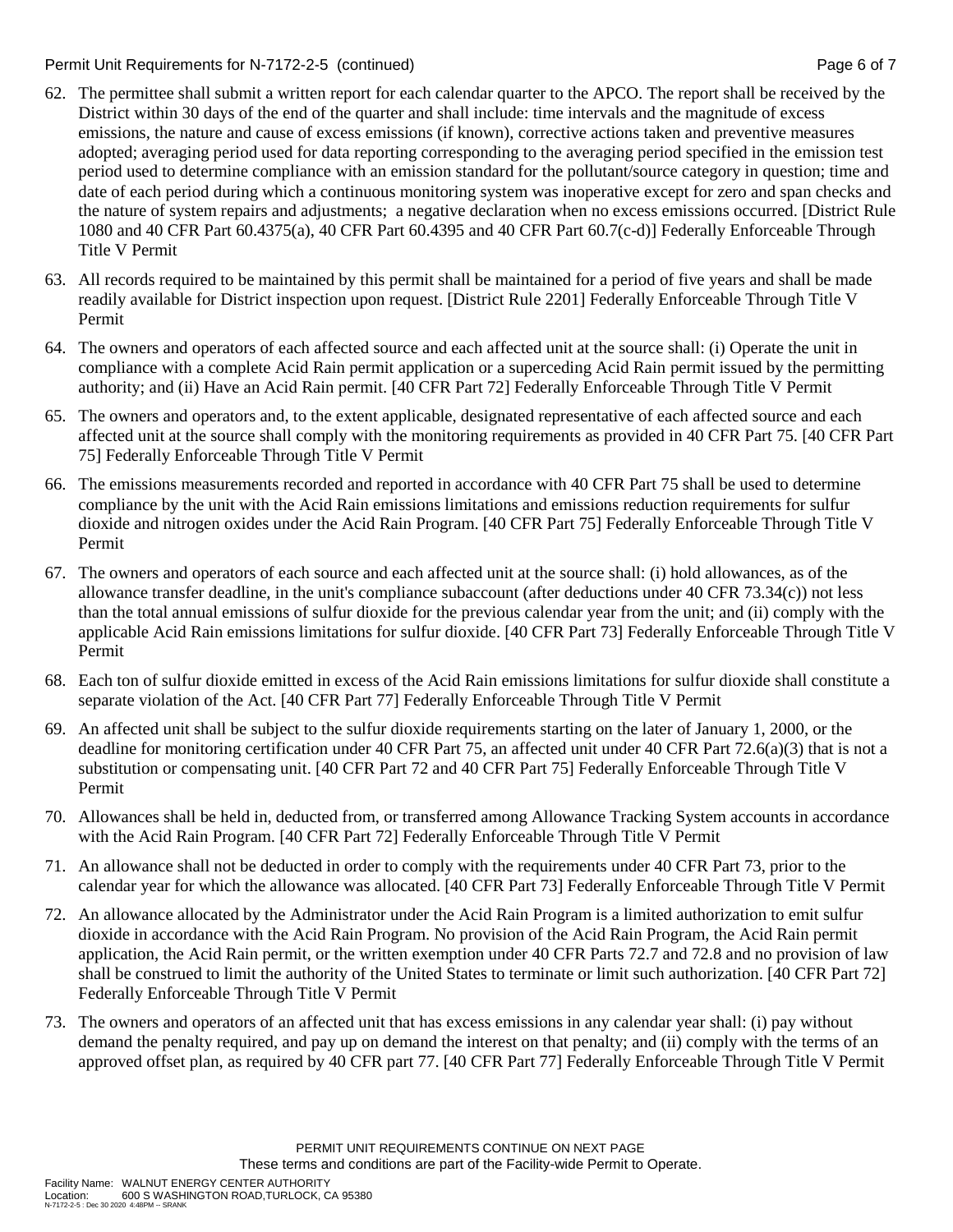Permit Unit Requirements for N-7172-2-5 (continued) Page 7 of 7

- 74. The owners and operators of the each affected unit at the source shall keep on site the following documents for a period of five years from the date the document is created. This period may be extended for cause, at any time prior to the end of five years, in writing by the Administrator or permitting authority: (i) The certificate of representation for the designated representative for the source and all documents that demonstrate the truth of the statements in the certificate of representation, in accordance with 40 CFR Part 72.24; provided that the certificate and documents shall be retained on site beyond such five-year period until such documents are superceded because of the submission of a new certificate of representation changing the designated representative. [40 CFR Part 72] Federally Enforceable Through Title V Permit
- 75. The owners and operators of each affected unit at the source shall keep on site each of the following documents for a period of five years from the date the document is created. This period may be extended for cause, at any time prior to the end of five years, in writing by the Administrator or permitting authority; (ii) All emissions monitoring information, in accordance with 40 CFR part 75; (iii) Copies of all reports, compliance certifications and other submissions and all records made or required under the Acid Rain Program; (iv) Copies of all documents used to complete an Acid Rain permit application and any other submission that demonstrates compliance with the requirements of the Acid Rain Program. [40 CFR Part 75] Federally Enforceable Through Title V Permit
- 76. The designated representative of an affected source and each affected unit at the source shall submit the reports and compliance certifications required under the Acid Rain Program, including those under 40 CFR 75 Subpart I. [40 CFR Part 75] Federally Enforceable Through Title V Permit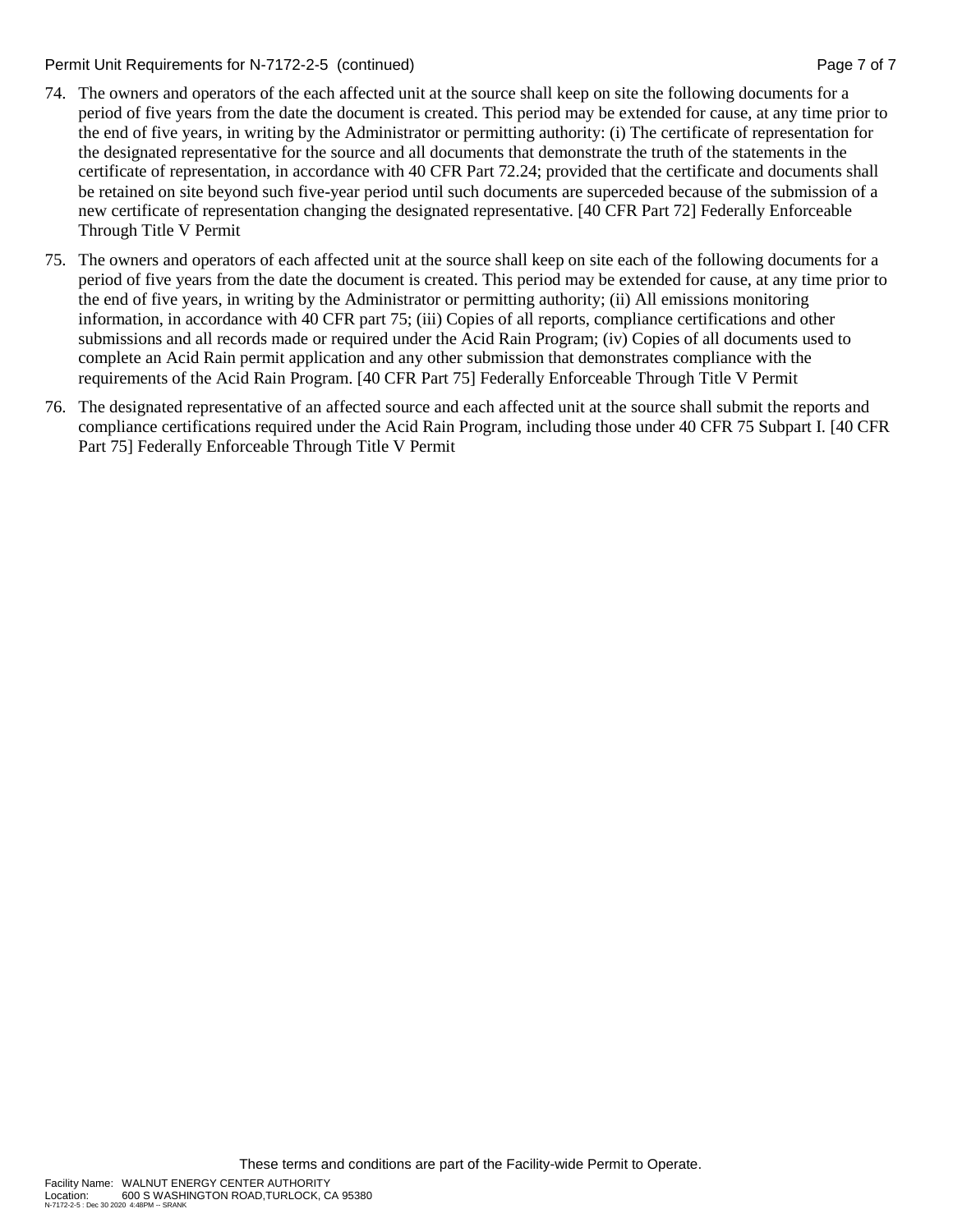#### **PERMIT UNIT:** N-7172-3-3 **EXPIRATION DATE:** 09/30/2025

#### **EQUIPMENT DESCRIPTION:**

68,500 GPM MECHANICAL DRAFT COOLING TOWER WITH 5 CELLS SERVED BY A HIGH EFFICIENCY DRIFT ELIMINATOR

### **PERMIT UNIT REQUIREMENTS**

- 1. Particulate matter emissions shall not exceed 0.1 grains/dscf in concentration. [District Rule 4201] Federally Enforceable Through Title V Permit
- 2. All equipment shall be maintained in good operating condition and shall be operated in a manner to minimize emissions of air contaminants into the atmosphere. [District Rule 2201] Federally Enforceable Through Title V Permit
- 3. No hexavalent chromium containing compounds shall be added to cooling tower circulating water. [District Rule 7012] Federally Enforceable Through Title V Permit
- 4. Drift eliminator drift rate shall not exceed 0.0005%. [District Rule 2201] Federally Enforceable Through Title V Permit
- 5. The PM10 emissions shall not exceed 30.8 lb/day. [District Rule 2201] Federally Enforceable Through Title V Permit
- 6. Compliance with the PM10 emission limit shall be demonstrated as follows: PM10 lb/day = Circulating Water Recirculation rate (gal/day) x 8.34 lb/gal x Total Dissolved Solids Concentration in the blowdown water (ppm) x Design Drift Rate (%). [District Rule 2201] Federally Enforceable Through Title V Permit
- 7. Compliance with PM10 emission limit shall be determined by blowdown water sample analysis by independent laboratory every calendar quarter. [District Rule 1081] Federally Enforceable Through Title V Permit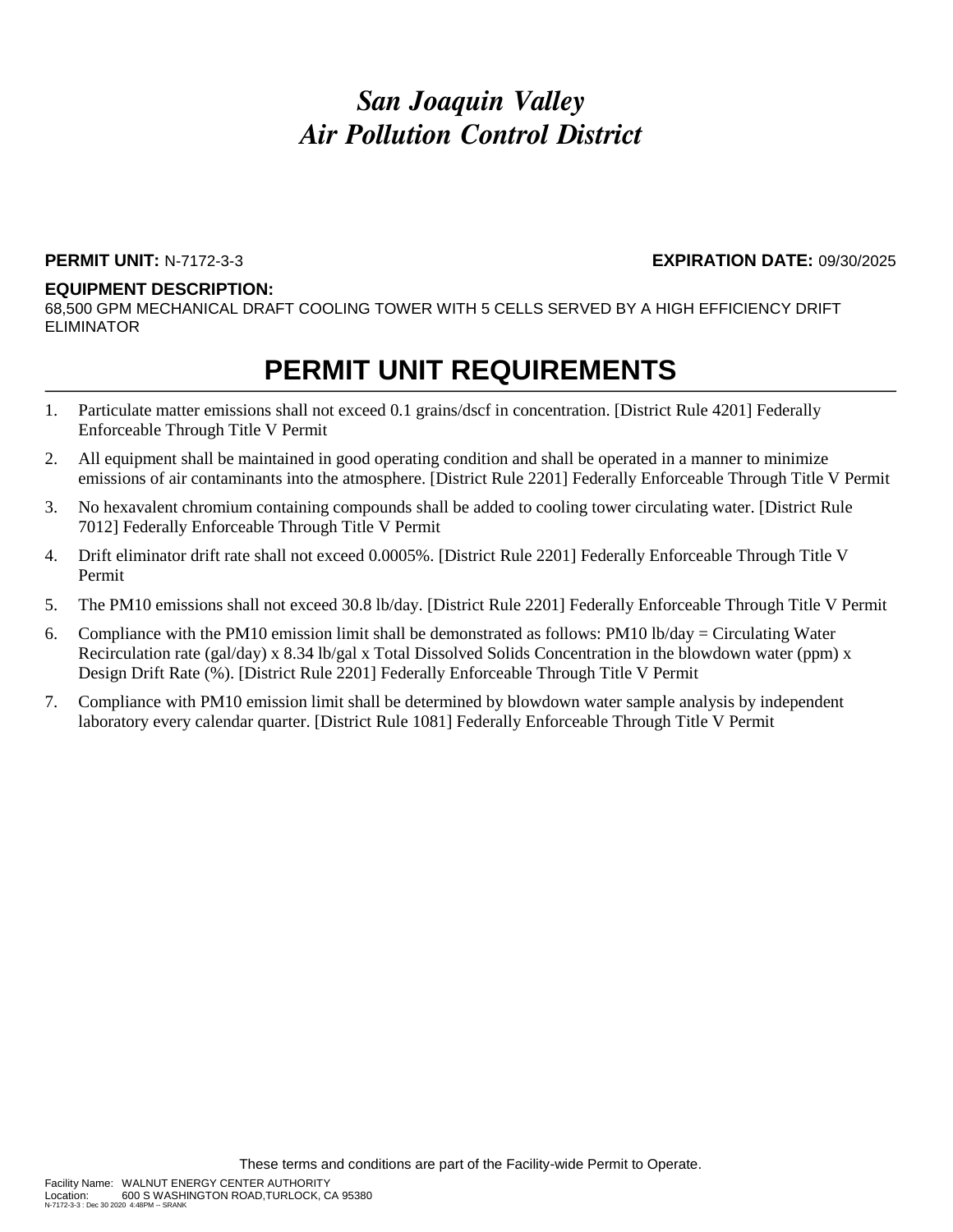#### **PERMIT UNIT:** N-7172-4-3 **EXPIRATION DATE:** 09/30/2025

#### **EQUIPMENT DESCRIPTION:**

300 HP JOHN DEERE COMPANY MODEL JW6H-UF40 DIESEL-FIRED EMERGENCY IC ENGINE POWERING A FIRE PUMP

### **PERMIT UNIT REQUIREMENTS**

- 1. The exhaust stack shall not be fitted with a rain cap, or any other similar device, that impedes upward vertical exhaust flow. [District Rule 4102]
- 2. Particulate matter emissions shall not exceed 0.1 grains/dscf in concentration. [District Rule 4201] Federally Enforceable Through Title V Permit
- 3. This engine shall be equipped with an operational nonresettable elapsed time meter or other APCO approved alternative. [District Rule 4702, 17 CCR 93115 and 40 CFR Part 63.6625(f)] Federally Enforceable Through Title V Permit
- 4. Only CARB certified diesel fuel containing not more than 0.0015% sulfur by weight shall be used. [District Rules 2201 and 4801, San Joaquin County Rule 407 and 17 CCR 93115] Federally Enforceable Through Title V Permit
- 5. The emissions from the engine shall not exceed any of the following: 5.2 grams NOx/hp-hr, 0.27 grams CO/hp-hr, or 0.15 grams VOC/hp-hr. [District Rule 2201 and 40 CFR Part 60.4205] Federally Enforceable Through Title V Permit
- 6. The PM10 emissions from the engine shall not exceed 0.09 grams/hp-hr based on U.S EPA certification testing using test procedure ISO 8178. [District Rules 2201 and 4102, 17 CCR 93115 and 40 CFR Part 60.4205] Federally Enforceable Through Title V Permit
- 7. The engine shall be operated and maintained in accordance with manufacturer's emission related written instructions and in a manner consistent with safety and good air pollution control practice for minimizing emissions. Alternatively, the facility may develop a plan that provides maintenance that is consistent with good air pollution control practice for minimizing emissions. [District Rule 4702, 40 CFR Part 63.6605(b), 40 CFR Part 63.6625(e)(3), 40 CFR Part 63.6640(a) and 40 CFR Part 63 Subpart ZZZZ Table 6] Federally Enforceable Through Title V Permit
- 8. This engine shall be operated only for maintenance, testing, and required regulatory purposes, and during emergency situations. For testing purposes, the engine shall only be operated the number of hours necessary to comply with the testing requirements of the National Fire Protection Association (NFPA) 25 - "Standard for the Inspection, Testing, and Maintenance of Water-Based Fire Protection Systems", 1998 edition. Total hours of operation for all maintenance, testing, and required regulatory purposes shall not exceed 100 hours per calendar year. [District Rules 2201, 4701, 4702, 17 CCR 93115 and 40 CFR Part 63.6640(f)] Federally Enforceable Through Title V Permit
- 9. During periods of operation for maintenance, testing, and required regulatory purposes, the permittee shall monitor the operational characteristics of the engine as recommended by the manufacturer or emission control system supplier (for example: check engine fluid levels, battery, cables and connections; change engine oil and filters; replace engine coolant; and/or other operational characteristics as recommended by the manufacturer or supplier). [District Rule 4702 and 17 CCR 93115] Federally Enforceable Through Title V Permit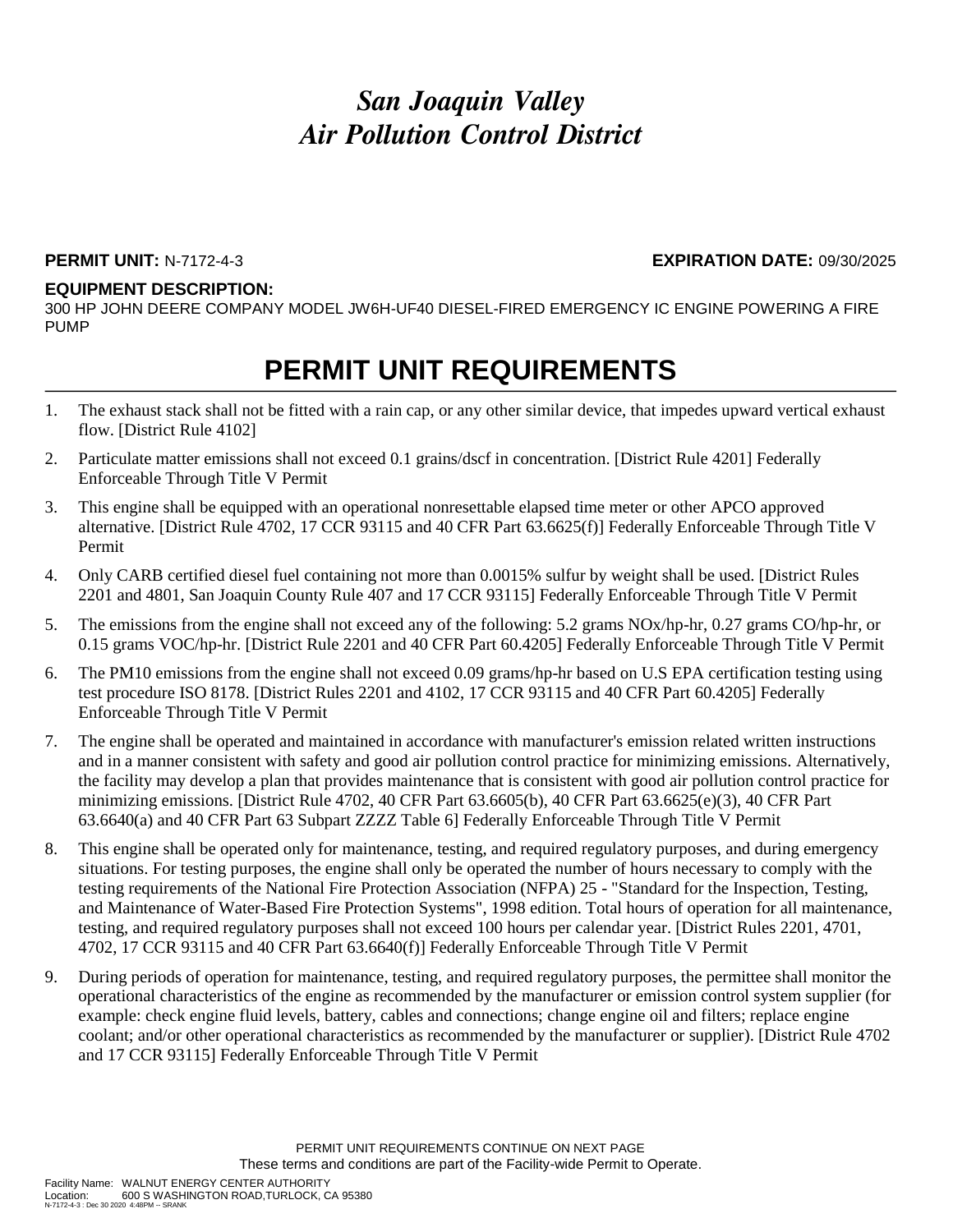#### Permit Unit Requirements for N-7172-4-3 (continued) Page 2 of 2

- 10. The motor oil and the oil filter shall be changed at least every 500 hours of operation or annually, whichever comes first. Sources have the option to utilize an oil analysis program as described in § 63.6625(i) or (j) in order to extend the specified oil change requirement specified in Table 2d of this subpart. If this deadline passes while the unit is operating for an emergency, the maintenance or inspection may be delayed until the emergency is over. The facility operator shall report any failure to perform this management practice on the schedule required. The report shall include the federal, state or local law under which the risk was deemed unacceptable. [40 CFR Part 63 Subpart ZZZZ - Table 2d] Federally Enforceable Through Title V Permit
- 11. The air cleaner shall be inspected at least every 1,000 hours of operation or annually, whichever comes first. The air filter shall be replaced as necessary. If this deadline passes while the unit is operating for an emergency, the maintenance or inspection may be delayed until the emergency is over. The facility operator shall report any failure to perform this management practice on the schedule required. The report shall include the federal, state or local law under which the risk was deemed unacceptable. [District Rule 40 CFR Part 63 Subpart ZZZZ - Table 2d] Federally Enforceable Through Title V Permit
- 12. All belts and hoses shall be inspected at least once every 500 hours of operation or annually, whichever comes first. The belts and hoses shall be replaced as necessary. If this deadline passes while the unit is operating for an emergency, the maintenance or inspection may be delayed until the emergency is over. The facility operator shall report any failure to perform this management practice on the schedule required. The report shall include the federal, state or local law under which the risk was deemed unacceptable. [District Rule 40 CFR Part 63 Subpart ZZZZ - Table 2d] Federally Enforceable Through Title V Permit
- 13. The permittee shall minimize the engine's time spent at idle during startup and minimize the engine's startup time to a period needed for appropriate and safe loading of the engine, not to exceed 30 minutes, after which time, the emission standards applicable to all times other than startup in tables 1a, 2a, 2c and 2d of this subpart apply. [40 CFR Part 63.6625(h)] Federally Enforceable Through Title V Permit
- 14. The permittee shall maintain monthly records of emergency and non-emergency operation and of the type of fuel used. Records shall include the number of hours of emergency operation, the date and number of hours of all testing and maintenance operation, the purpose of the operation (for example: weekly testing, etc.) and records of operational characteristics monitoring. [District Rule 4702, 17 CCR 93115 and 40 CFR Part 63.6655(f)] Federally Enforceable Through Title V Permit
- 15. The facility shall maintain records of all inspections and maintenance of the engine. [40 CFR Part  $63.6655(e)(2)$ ] Federally Enforceable Through Title V Permit
- 16. All records shall be maintained for a period of at least 5 years and shall be made available to the District, EPA or CARB upon request. [District Rules 4701 and 4702] Federally Enforceable Through Title V Permit